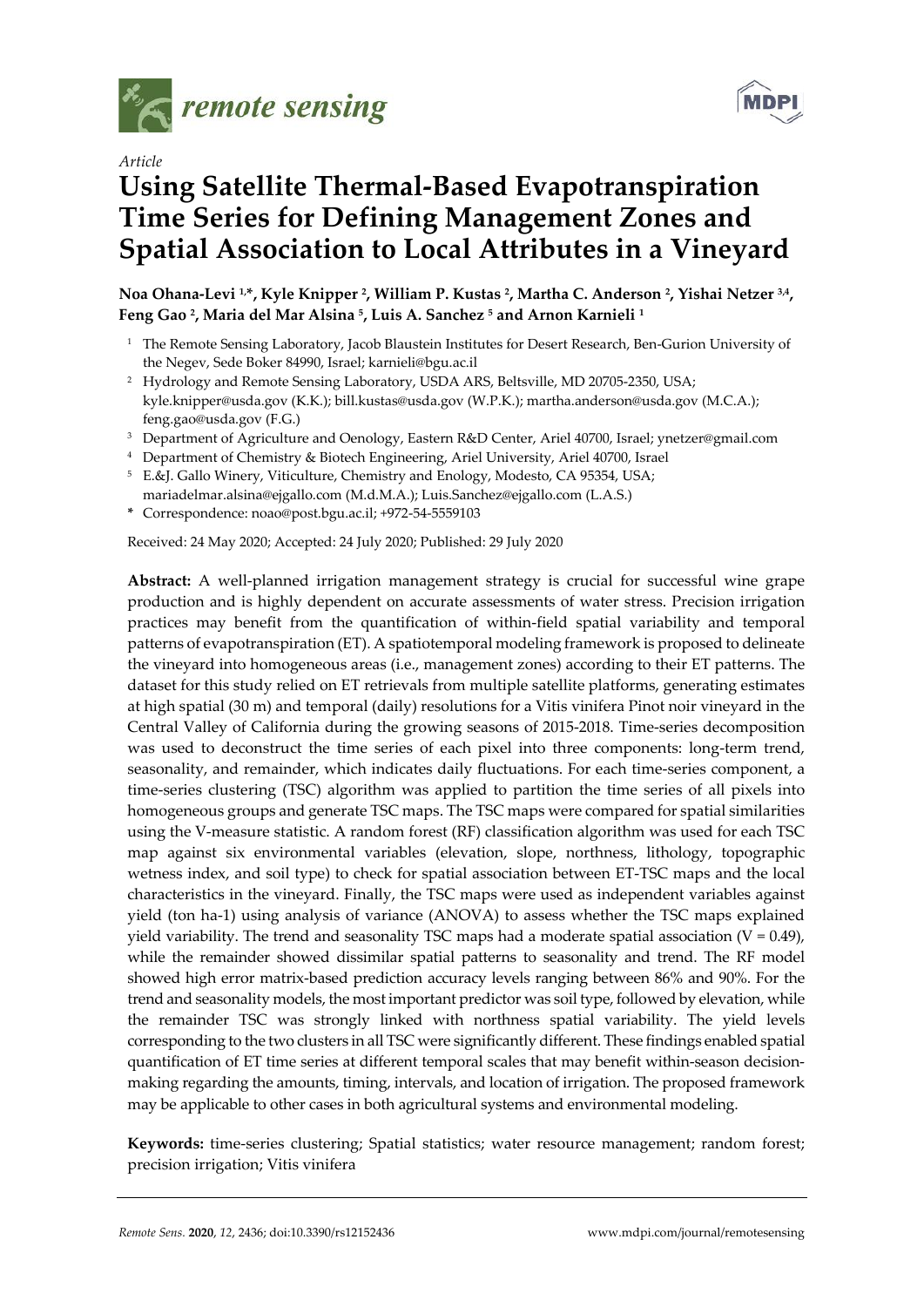## **1. Introduction**

Precision irrigation for agricultural activities is a key factor for managing yield and quality, minimizing the use of water resources, and maximizing crop production. Irrigation practices generally relate to the timing, amounts, and spatial distribution of water input [1]. Therefore, both spatial and temporal information about various field characteristics is required to enable precision irrigation applications. Extensive research has been published regarding location and allocation of water input in the field, also involving the optimal timing of irrigation for specific types of crops [2– 4]. Accurately quantifying the amount, timing, and location of irrigation depends both on the method of irrigation [5,6] and on accurate information regarding meteorology, terrain, plant, and soil conditions [7,8]. Site-specific management is an important factor in precision agriculture. The leading approach for differential management of the field is based on the delineation of the agricultural plot to management zones (MZs), which are homogenous sub-field areas based on within-field spatial variability [9]. There is an ongoing effort in the scientific community to develop and improve accurate and representative methods for defining MZs for specific purposes such as irrigation, fertilization, and pest control [10–12]. In vineyards, specifically for wine production, the amount of water provided to the grapevines is highly associated with vegetative growth, yield, and attributes related to quality traits, such as sugar content, acidity, and pigment content [1]. Water stress levels in vines are often highly variable across the vineyard [13,14]. Therefore, differential irrigation treatments are required, based on defined MZs, to comply with dissimilar water demands by the vines according to the target yield quality and quantity specified by the grower [15].

Evapotranspiration (ET) is defined as water loss to the atmosphere by evaporation from the soil surface and transpiration from the canopy cover. ET is a difficult water balance component to measure and estimate since it is affected by multiple atmospheric variables (e.g., wind speed, relative humidity, temperature and solar radiation) [16] as well as plant physiology [17,18]. The ability to quantify ET values in the field is highly valuable for determining the water stress of the crops and planning the amounts and timing of irrigation at different timesteps during the growing season [19,20]. Over the past two decades, many techniques for acquiring information regarding ET levels have been proposed and successfully applied [21–23]. However, these approaches lack the ability to provide routine spatial information about sub-field heterogeneity in plant conditions and water use/stress. In response, several satellite remote sensing-based algorithms have been developed and have demonstrated the utility of such an approach when attempting to quantify within-field heterogeneity in crop water use [24–27]. These algorithms include the Surface Energy Balance Algorithm for Land (SEBAL; [28]), Mapping Evapotranspiration with Internalized Calibration (METRIC; [26]), the Surface Energy Balance System (SEBS; [25]), and the Two-Source Energy Balance model (TSEB; [29]). The commonality between these approaches is that they predominantly rely on thermal infrared (TIR) imagery to approximate land surface temperature (LST) characteristics and then estimate ET as the residual component of the energy balance equation. These approaches have been used extensively and have been validated over many landcover types. A subset of ET mapping algorithms, including the Atmosphere-Land Exchange Inverse (ALEXI) model [27,30] and associated flux disaggregation technique (DisALEXI) [31,32] have been applied over vineyards, showing promising results [33–37].

The paired ALEXI/DisALEXI approach is predicated on the retrieval of LST from TIR imagery, which has been shown to be particularly useful in monitoring ET and plant stress due to its sensitivity to variations in soil moisture availability [38]. The approach calculates ET on both high-spatial/lowtemporal (e.g., Landsat) and moderate-spatial/high-temporal (e.g., the Moderate Resolution Imaging Spectroradiometer; MODIS) resolution grids before being merged using the Spatial and Temporal Adaptive Reflectance Fusion Model (STARFM) [39]. Combining data from multiple sensors via data fusion provides daily ET estimates at field scale resolution, allowing for the quantification of both spatial and temporal dynamics in the field. Studies were conducted over two Pinot noir vineyards located near Lodi, CA, as a part of the Atmospheric Profile and Evapotranspiration eXperiment (GRAPEX; [35]). Since the inception of GRAPEX in 2013, the application of ALEXI/DisALEXI over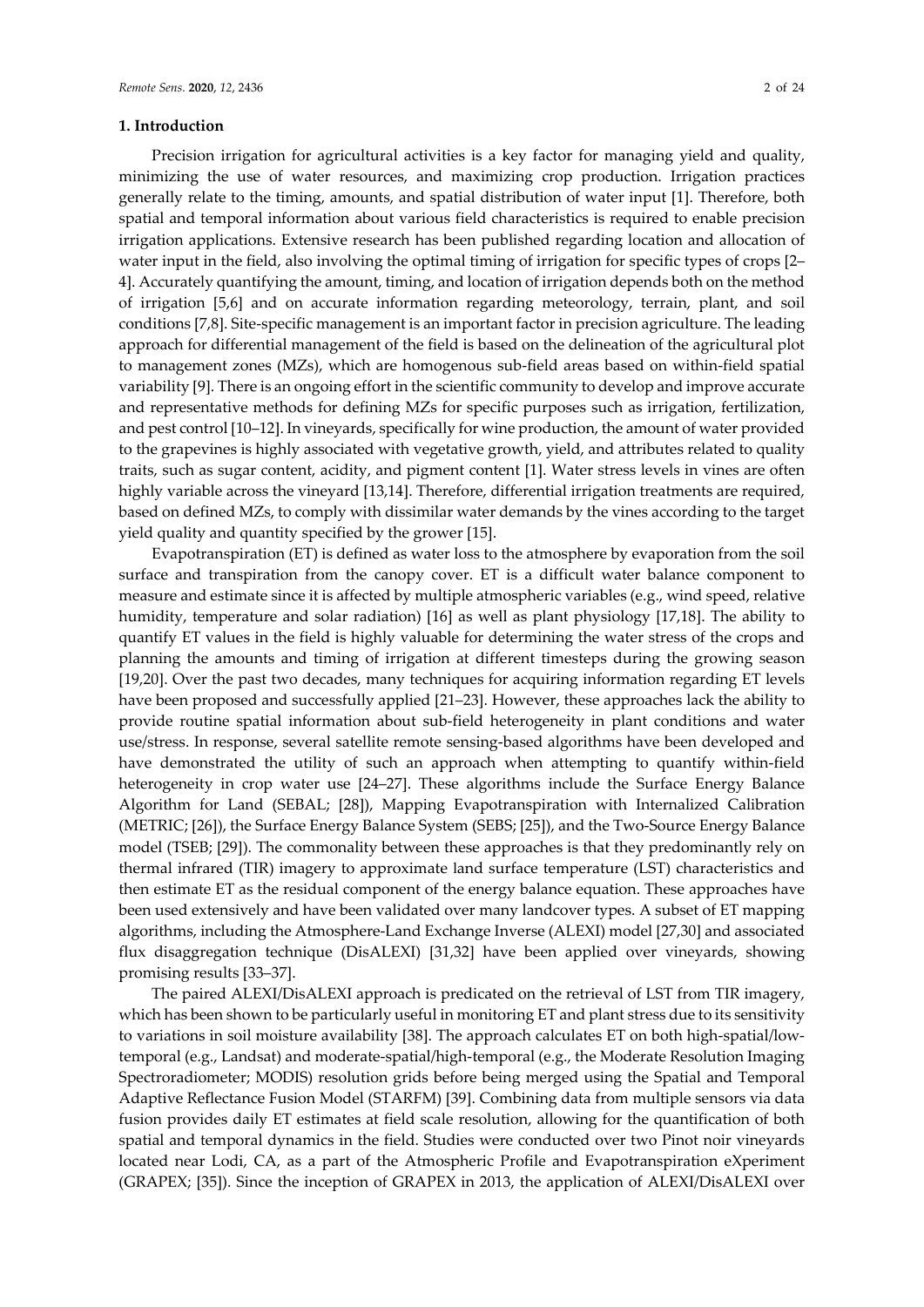vineyards has expanded to sites in Northern California (Sonoma County) and the southern Central Valley of California (Fresno County) [40].

Spatiotemporal dynamics in agricultural fields have been studied for decades [41–43]. The outcomes of these analyses were commonly a series of maps or descriptive statistics highlighting spatial variability in each time step [44]. In some cases, with a minimal number of time steps, this method is sufficient to emphasize the differences. However, in other studies where the timeframe includes many images/maps, an additional analysis was usually conducted to emphasize the temporal variation in space [45,46]. Quantification of ET over space is commonly represented on a daily scale, thus involving hundreds of images. Research in the past years has focused on mapping field characteristics, such as canopy cover and ET, at the field/landscape scale for each time step [37,47]. Alternatively, defining MZs based on within-field spatial variability provides information regarding the spatial heterogeneity in the field [48,49]. However, this approach does not provide any information regarding the temporal variation. Not many studies provided a framework to analyze the effect of spatially varying attributes on the temporal pattern [50]. For irrigation purposes, none of the mentioned approaches contributed an indication regarding the crop water status and the amount of input to be implemented in each MZ. Using daily ET assessments at the vineyard scale not only enables one to determine a spatial separation of the field into MZs based on ET temporal variations, but also to provide a complete status of the typical ET temporal dynamic of each MZ for irrigation purposes.

While time-series clustering (TSC) using remote-sensing data has been proposed in the past [51], very few studies have used this technique, mostly for land-cover monitoring [52]. To the best of our knowledge, no previous efforts have been made to use TSC for delineating MZs in agricultural fields, or to characterize the spatial attributes underlying the TSC spatial patterns.

The main objective of this study was to characterize the spatial and temporal patterns of ET within a vineyard. The specific objectives were: (1) to use time-series decomposition of ET into three components, including trend, seasonality, and remainders; (2) to cluster each of the three ET components into MZs using time-series clustering; (3) To quantify the impact of spatial field attributes on the spatial patterns of ET at different time scales (components) ; (4) to analyze the spatial effect of ET for each time component on grapevine yield.

#### **2. Materials and Methods**

#### *2.1. Study Area*

The vineyard under study is located in the Central Valley of California, near the city of Lodi (Figure 1), and is part of the USDA-ARS GRAPEX [35]. This area is characterized by a Mediterranean climate, with warm, dry summers and wet winters, with occasional spring rainfall events. The vineyard was planted in 2009 with Pinot noir vines and installed with drip irrigation. It has an area of 35 ha with an East-West row orientation and spacing of 1.5 m between vines and 3.3 m between rows [36]. Budbreak in the vines typically occurs at mid-March and harvest in late August/early September. The leaves then reach senescence and start to defoliate towards the dormancy period in the winter. Two vernal pools are located within the vineyard (Figure 1) and were masked out since they do not represent the temporal structure of grapevine ET. In addition, the pixels at the borders of the vineyard were masked out as well, due to the potential impact on the border vines from external sources [53] and mixed-pixel effects. This was done by removing one column from the eastern and western parts of the vineyard, as well as the northern and southern rows. The vineyard is equipped with a meteorological/flux tower located approximately half-way north-south along the eastern edge of the field. Precipitation amounts were measured using a tipping bucket rain gauge (TE525, Texas Electronics, Dallas, Texas).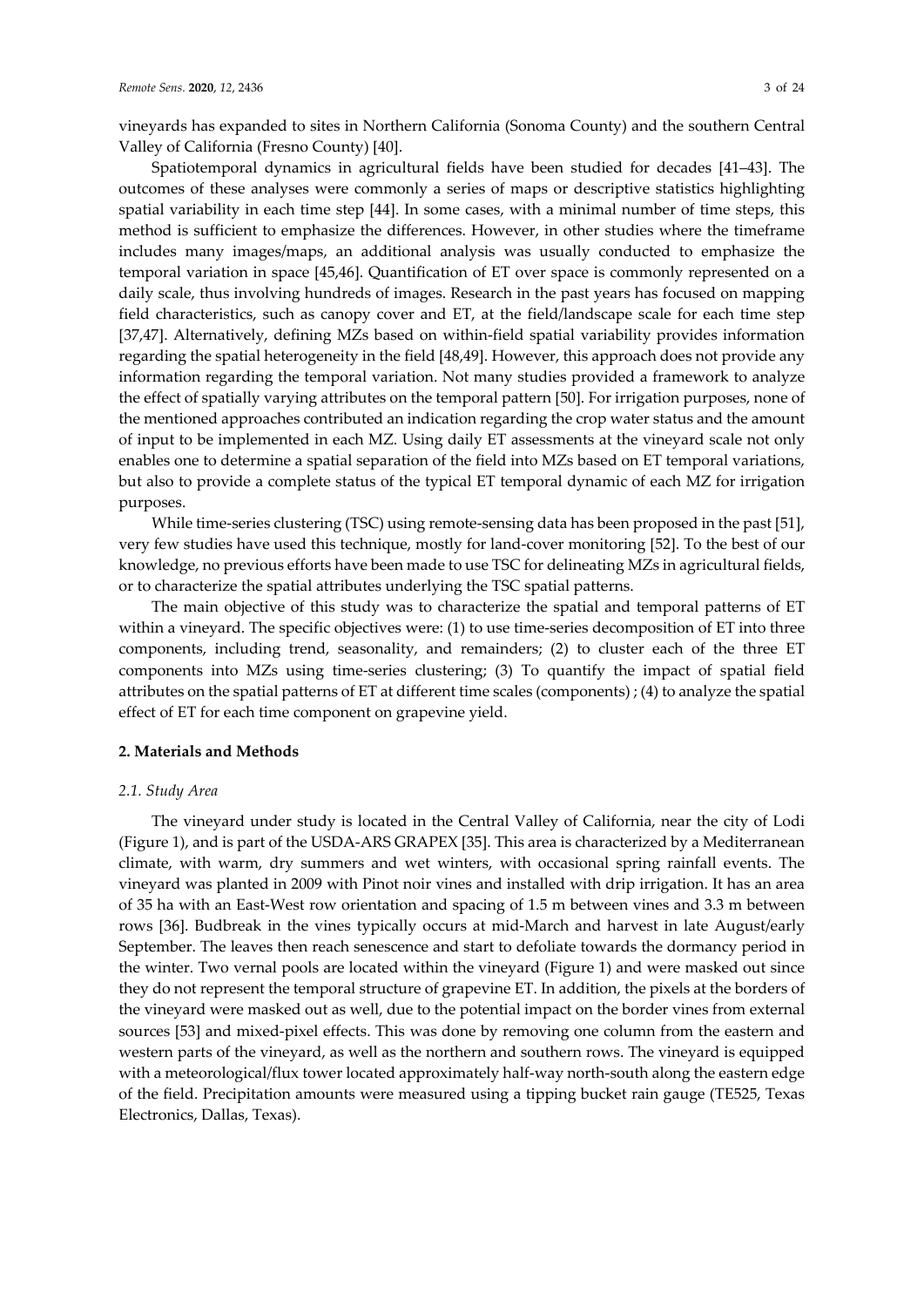

**Figure 1.** The vineyard study site in Central Valley, California. The vineyard management complex and vernal pools within the area of the vineyard were masked out.

#### *2.2. Data Collection–ET Images, Environmental Attributes, and Yield*

#### 2.2.1. ET Images

This study applied the ALEXI surface energy balance model [27] and the associated disaggregation algorithm (DisALEXI) [31,32] in conjunction with STARFM [39] to derive daily images of ET over the vineyard of interest. ALEXI relates changes in LST, derived from geostationary satellites, to latent heat flux and surface moisture availability to estimate daily 4 km ET fluxes. These coarse resolution ET fluxes are spatially downscaled (DisALEXI) using higher resolution LST information from MODIS (1 km) and Landsat (30 m). They are then combined using STARFM to produce daily 30 m ET maps.

ALEXI is based on the TSEB model [29], which is unique in that it partitions radiometric temperature,  $T_{\text{RAD}}$ , into soil and canopy temperatures (Ts and  $T_c$ , respectively), given the vegetation cover fraction (*f*) at radiometer view angle (θ):

$$
T_{RAD}(\theta) = [f(\theta)T_c^4 + [1 - f(\theta)]Ts^4]^{\frac{1}{4}}
$$
\n(1)

These component temperatures are then used to solve the energy balance equation for a mixed scene by combining soil and canopy contributions:

$$
(Rns + Rnc) - G = (Hs + Hc) + (\lambda Es + \lambda Ec)
$$
\n(2)

where Rn is net radiation (W/m<sup>2</sup>), H is sensible heat flux (W/m<sup>2</sup>), G is soil heat flux (W/m<sup>2</sup>), and  $\lambda$ E is the latent heat flux (W/m2). As in Equation (1), subscripts "s" and "c" refer to soil and canopy components, respectively. TSEB is applied twice during the morning, roughly 1 hour after sunrise and again 1 hour before local noon, using radiometric temperature acquired from the Geostationary Operational Environmental Satellites (GOES) platform. Energy closure during this time interval is provided by a simple slab model of atmospheric boundary layer development [54] which internally simulates land-atmosphere feedback on near-surface air temperature. As a result of using a timedifferential approach, the flux errors due to absolute sensor calibration, atmospheric corrections, and emissivity corrections are minimized [55].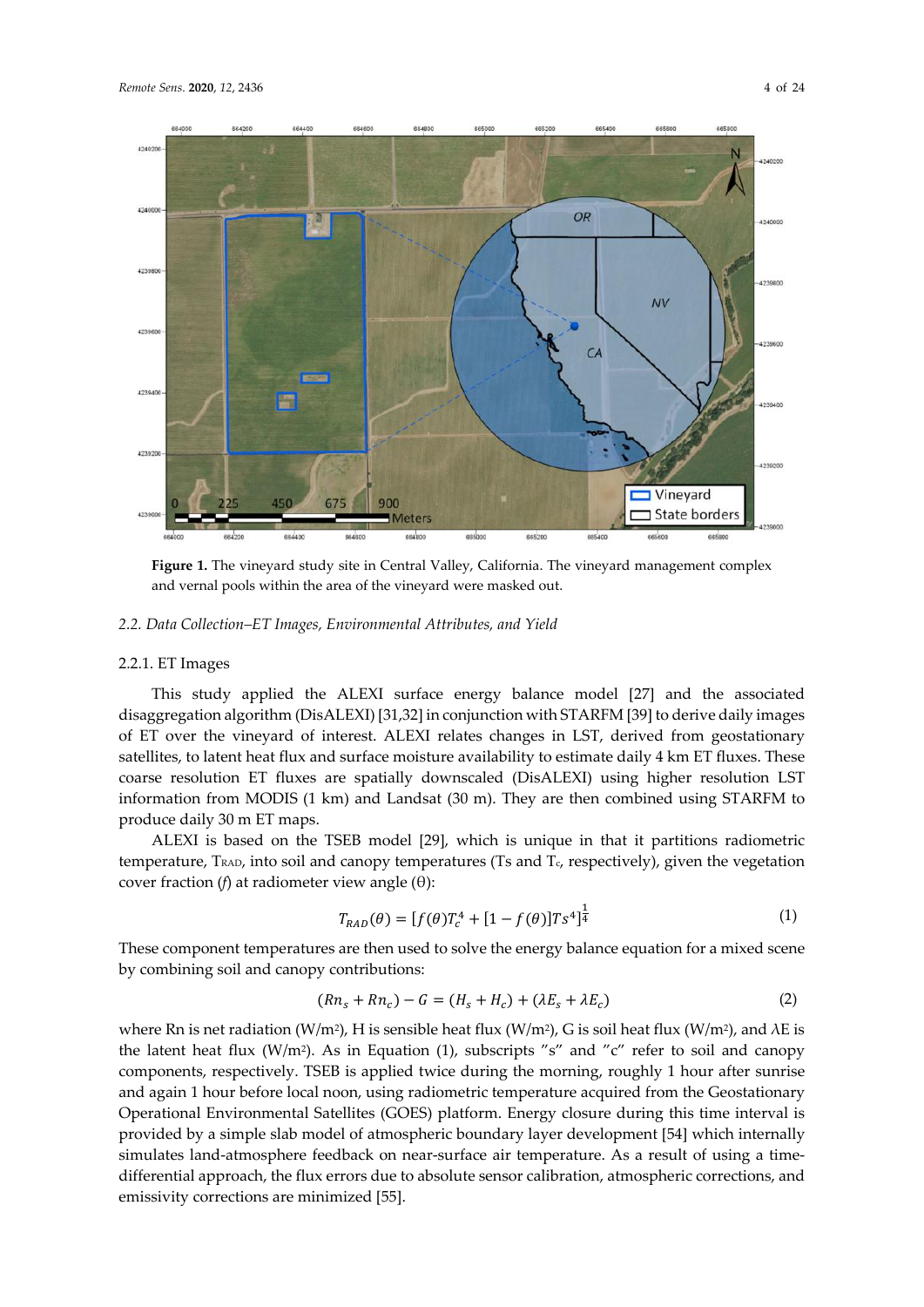ALEXI produces fluxes at 4 km spatial resolution, which is too coarse for field-scale applications. In order to provide field-scale flux estimates, the associated spatial disaggregation technique known as DisALEXI [32] was implemented. DisALEXI utilizes higher resolution TIR imagery (MODIS, Landsat, airborne sensors) to spatially disaggregate the coarser-resolution ALEXI flux estimates. This is done by running TSEB over each ALEXI pixel within a user-defined modeling domain, using TIR information at time of overpass from a satellite of interest (MODIS, Landsat, airborne sensor) as input. The air temperature boundary condition (set at a nominal blending height of 50m) for an ALEXI pixel is iteratively adjusted until the DisALEXI ET fluxes, spatially averaged over the ALEXI pixel, converge. This ensures consistency between the ALEXI and DisALEXI fields.

DisALEXI ET fluxes are upscaled from overpass time (instantaneous) to daily total estimates using the ratio of instantaneous to daily insolation:

$$
ET_{day} = \frac{\lambda E_{t2}}{R_{s_{t2}}} \left(\frac{R_{s24}}{\lambda \rho w}\right)
$$
\n(3)

where  $\lambda E_z$  is the latent heat at t2, Rs $z_2$  is the insolation rate at t2, Rs24 is the time-integrated daily insolation rate,  $\lambda$  is the latent heat of vaporization, and  $\rho w$  is the density of water. The reader is referred to [39,56,57] for detailed descriptions of the ET modeling process. Applications over the current vineyard (Lodi) are described by [33,36,40].

Previous studies report good agreement between ALEXI/DisALEXI-derived daily ET and eddy covariance flux tower measurements, regardless of vineyard location. Specifically, Semmens et al. [33] reported root mean square error (RMSE) of under 1 mm day<sup>-1</sup> at the Lodi site for the 2013 growing season. Knipper et al. [36] reported slightly lower RMSE values (0.8 mm day<sup>-1</sup>) at the same site when extending the analysis through 2016. When compared over multiple vineyards characteristic of having different grape varieties, trellis designs, canopy structure, irrigation management and climate conditions, the ALEXI/DisALEXI model produced daily ET estimates with good fidelity (RMSE values of 0.88 mm day−1 on average between sites) [40].

ET images from four consecutive growing seasons, between 2015 and 2018, were used in this study. The growing season of grapevines is typically from early spring until mid-fall, while the vines are covered with transpiring leaves. Therefore, a subset was taken from the four-year dataset, from March 1 to October 31 (days of year (DOY) 60-304) of every year (Figure 2). The selected images included 71 Landsat scenes and 980 MODIS scenes. Following the STARFM fusion process, there were 980 high resolution (30m) ET images, with 245 images per growing season. Few images had missing ET values due to weather conditions that did not allow for clear MODIS images, and the missing data for each pixel was interpolated using a temporal moving average with a window of 4 days. This procedure was performed using the "imputeTS" package in R [58].



**Figure 2.** Flowchart of the research framework.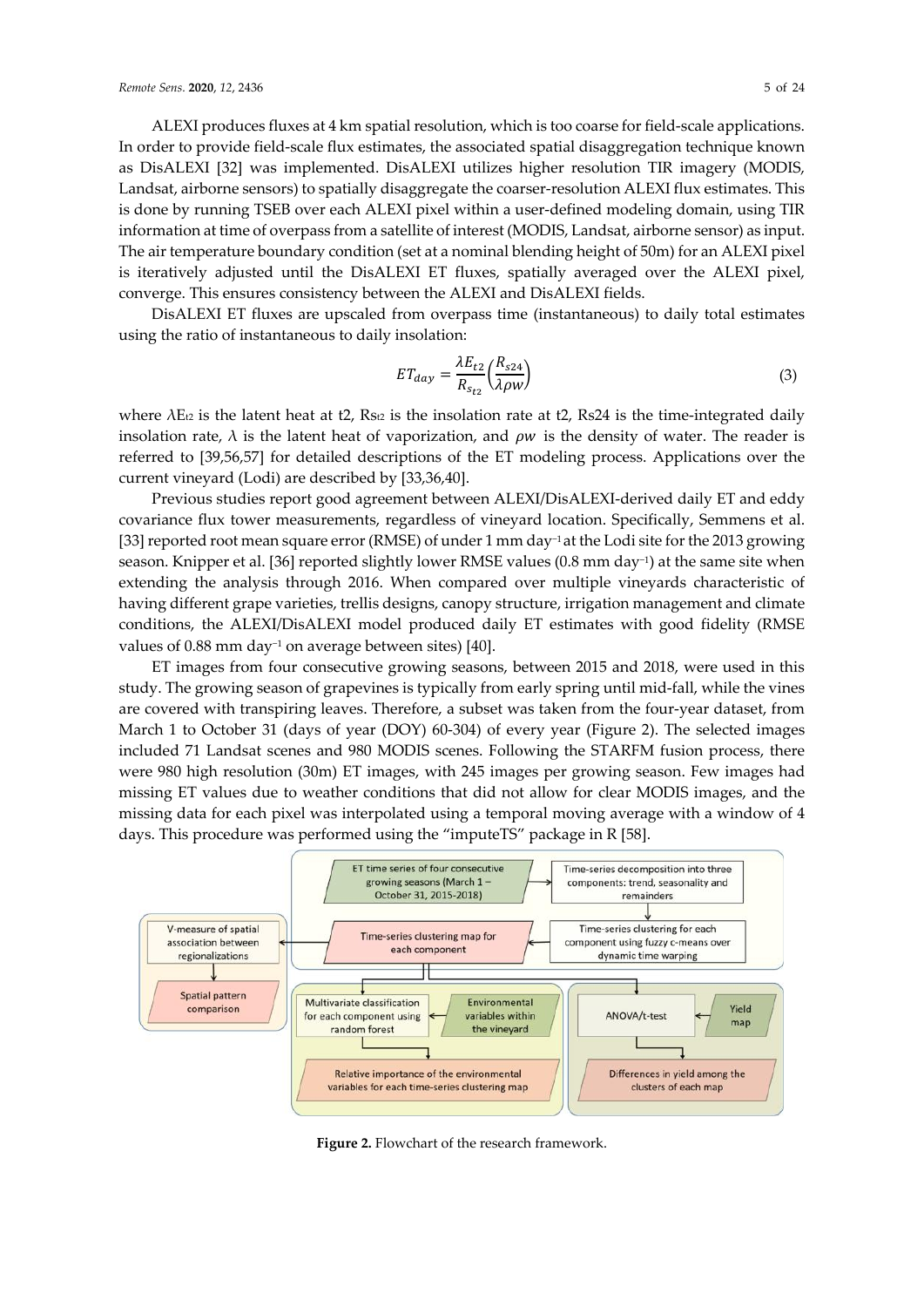# 2.2.2. Environmental Attributes

Six different spatial environmental attributes were acquired to check for their influence on the spatial pattern of the ET time series in the vineyard. These covariates included the following (Figure 3):

- Digital elevation model (DEM): Represents shifts in elevation (m) at a 30 m spatial resolution. The variability in elevation is known to affect plant conditions [59] and ET across space [60]. Within the study area, the elevation ranges between 37 and 47 m above sea level, with a median of 40.5 m above sea level.
- Slope: Derived from the DEM, with identical spatial resolution and coordinate system. It was computed as the highest difference between a certain pixel and its 8 neighboring cells [61] and was applied using the "raster" package in R [62]. The slope is known to have an impact on soil water content [63], thereby affecting the water availability to the plant [64] and its water consumption levels. The slope in the vineyard is considered moderate, ranging between 0 and 3.16°, with a median of 0.75°.
- Northness: Derived from the DEM with an inherent 30 m spatial resolution. Aspect was computed as the gradient vector at each pixel location according to the direction between neighboring pixels, such that the North is defined as  $0^{\circ}$  and south as  $180^{\circ}$ . The aspect was derived using the R package "raster" [62]. To avoid using a circular variable in a regression model, aspect was transformed to northness, which is the cosine of aspect [65,66]. Aspect is known to affect the levels of exposure to solar radiation by the plants, thereby influencing plant water conditions, with significant effects between North- and South-facing slopes [67]. The west side of the vineyard is mostly facing West, North, and North-West, while the East side of the vineyard is mostly facing East and South-East.
- Topographic wetness index (TWI): Represents soil moisture conditions and quantifies the distribution of accumulated area across downslope pixels. It was calculated by Equation (4) using the "dynatopmodel" package in R [68]:

$$
TWI = ln(A/tan\beta) \tag{4}
$$

where A stands for the upstream contributing area (m2) for each pixel and  $\beta$  is the local slope in the steepest downhill direction (degrees). TWI is used to assess the soil moisture and its effects on plant conditions [69]. TWI levels ranged between 6 and 17 with a median of 9.

• Soil types: The soil type map represents different soil groups within the vineyard, represented as polygons, as classified in the Gridded Soil Survey Geographic (gSSURGO) Database. The soil types layer was spatially overlaid over the raster dataset to retrieve the indexes of the soil classes for each pixel, using R package "sp" [70]. Soil texture and structure are among the main attributes affecting soil moisture levels and soil water extraction patterns [71] due to variations in soil depth, permeability levels, micronutrients, and more [72,73]. In turn, these soil properties affect water availability to the plant and ET levels [74]. There are four soil type classes within the vineyard domain (SSHCP, 2018), including the following:

Redding gravelly loam: Associated with the Laguna Formation, which is associated with high terrace landform, and composed of interbedded alluvial gravel, sand, and silt. This soil series developed on older, higher alluvial terrace landforms, is a well-drained, gravelly loam mineral soil that is moderately deep and formed in gravelly valley fill [75]. The water holding capacity in low and permeability is very slow, reaching 50-100 cm [72].

Hadselvill-Pentz complex: Consists of very shallow loamy, moderately well-drained intermound soils. This soil series is associated with the Mehrten Formation, which consists of eroded, volcanic mudflow fans. It has organic matter content of 1%-2% and is very shallow [75], with moderately rapid permeability, reaching 10-50 cm. Water holding capacity is very low [72]. Corning complex: Formed of gravelly loam from the Laguna Formation and gravels on high terraces. They have microrelief composed of a mound-intermound structure on smooth terrace side slopes. These are very deep soils, well-drained with a gravelly fine sandy loam surface layer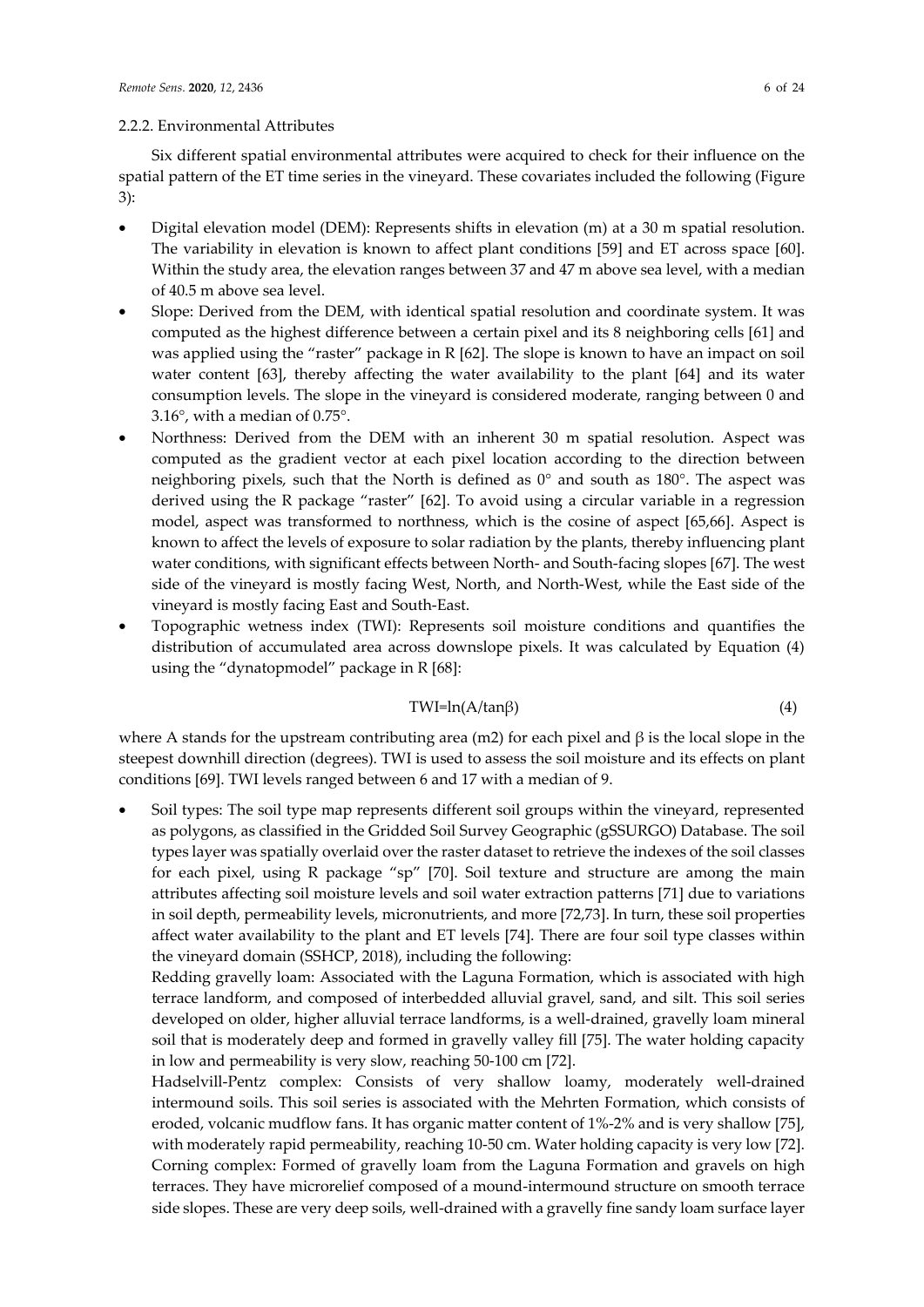[75]. Permeability in this soil series is very low. After rainfall events/irrigation, the soil is saturated for a short time [72].

Kimball silt loam: The Kimball series consists of well-drained loams. They were formed on older terraces in alluvium derived from sedimentary rocks [76]. Its subsoil permeability reaches 150+ cm, with a moderate water holding capacity and slow runoff [72].

• Lithology: The lithology map represents the spatial distribution of rock formation within the vineyard, represented as polygons, and the same technique was used to extract the classes representing each pixel as for the soil types layer. The lithology may have an effect on water availability to the plant [77] and its ability to consume water. This covariate included two classes – Sandstone on the northwest part of the plot and alluvium in the southeast part of the vineyard.

The DEM [78], soil types [79], and lithology [80] covariates were acquired from the Geospatial Data Gateway site (https://gdg.sc.egov.usda.gov/) of the United States Department of Agriculture (USDA).



**Figure 3.** Environmental variables within the vineyard: (**a**) Elevation; (**b**) Slope; (**c**) Northness; (**d**) Topographic wetness index (TWI); (**e**) Soil type (HP stands for Hadselvill-Pentz complex); and (**f**) Lithology.

# 2.2.3. Yield

A yield map was also used for analyzing the association between ET spatial pattern and yield levels [21]. The yield map (Figure 4) was provided by E&J Gallo Winery using Advanced Technology Viticulture (ATV, Joslin, Australia) yield monitoring systems that were applied in the vineyard during the harvest in August 22, 2016. Post-harvest analysis converts mass flow units into tons per hectare, eliminates outliers (yield data greater than three standard deviations from the mean), and normalizes across harvesters. The yield map was interpolated to a 3-meter grid using Vesper Spatial Prediction Software for Precision Agriculture [81]. The Northern-most grapevine rows are masked out due to spurious detected artifacts.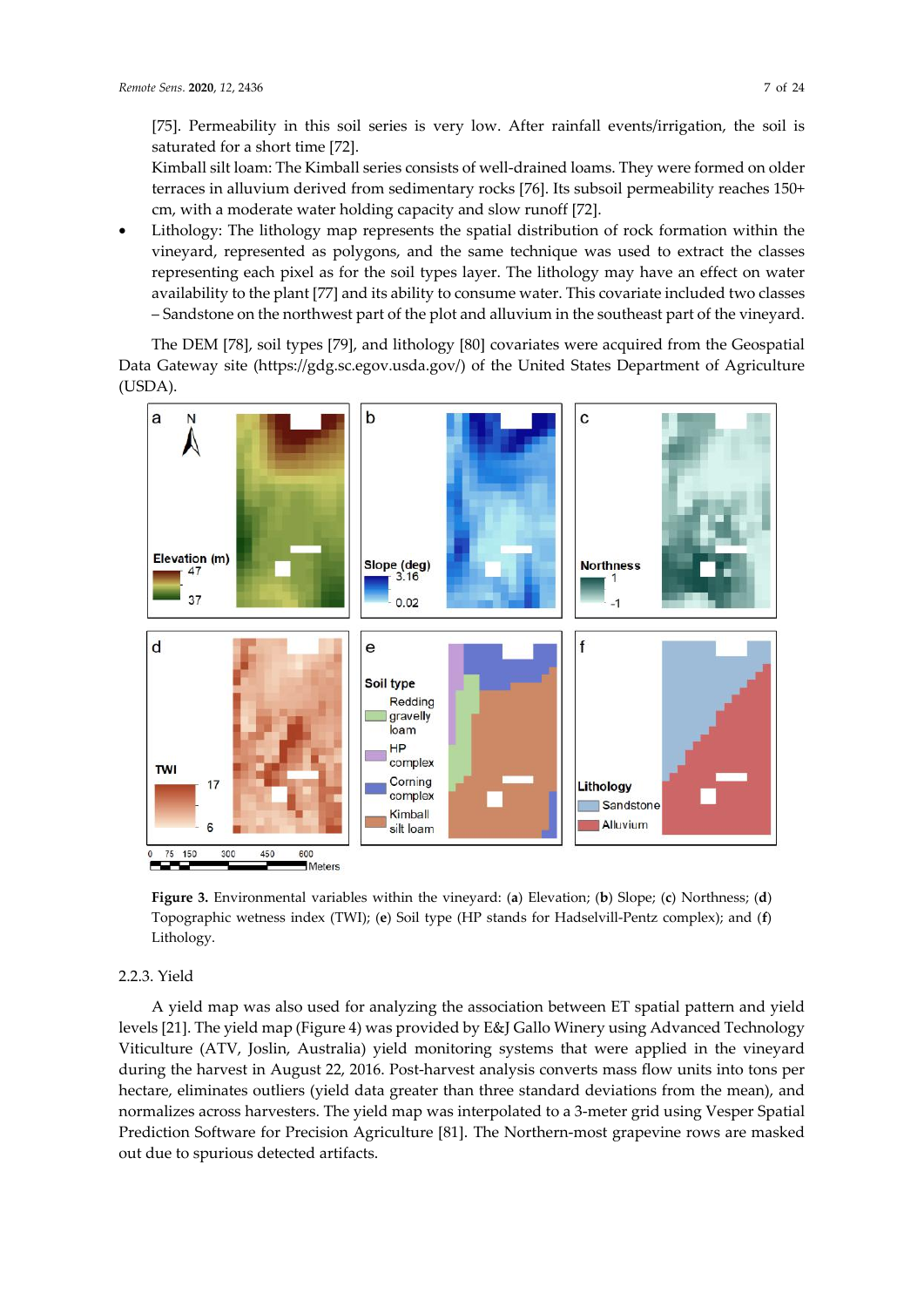

**Figure 4.** A yield map derived by a weighing harvesting machine on August 22, 2016.

## *2.3. Time-Series Decomposition and Clustering of Each Component*

The ET time series of each pixel was decomposed into three different time components. In order to comply with specific objective 2, a TSC procedure was applied to each of the components. In general, TSC is a process during which time series data is partitioned into homogeneous groups based on the similarities of the time series values and temporally varying patterns [82]. The data composing a time series is dynamic, its values change as a function of time and clustering of time series may reveal patterns and changes [82]. TSC relied on four elements:

Time series representations: A time series is a set of observations, each recorded at a specific time [83]. A continuous time series consists of observations recorded continuously over a time interval. A time series may be displayed as a linear combination of components. These components provide information about patterns of change over time of latent processes composing the data [84] and include the trend, seasonality, and remainder. The trend represents low-frequency variations of the time series, including non-stationary, long-term inter-annual changes. The seasonal component accounts for the seasonal frequency in terms of cycles, in our case, cycles per growing season. The remainder component is the remaining variation (anomaly) in the data beyond the variation accounted by the seasonality and trend components [85]. It may be regarded as the local processes which cause variability among cycles, or shortest-term events [86], while in this present study, the shortest time unit is the daily scale. Decomposition of the time series allows for analyzing different underlying patterns in the data and has been previously used for quantifying multi-seasonal ET patterns [87]. The three components are affected by the inherent characteristics of the time series, such as length and frequency. However, as the suggested framework deals with comparative analysis among the time series of the pixels, it may work on any time period, as long as it consists of two cycles (growing seasons) or more. In other words, the meteorological conditions and effects will be similar for all pixels, regardless of the timeframe that is being used, and what matters is how the plants in each pixel respond to these conditions compared to other pixels. In this study, time-series decomposition was applied in order to analyze each timescale separately; namely, the multi-seasonal timescale (trend), the seasonal timescale (seasonality), and the daily timescale (remainder). The time series in the present project included 980 images. Therefore, each pixel had 980 daily values, and the decomposition was performed at the pixel level. The decomposition method that was used is the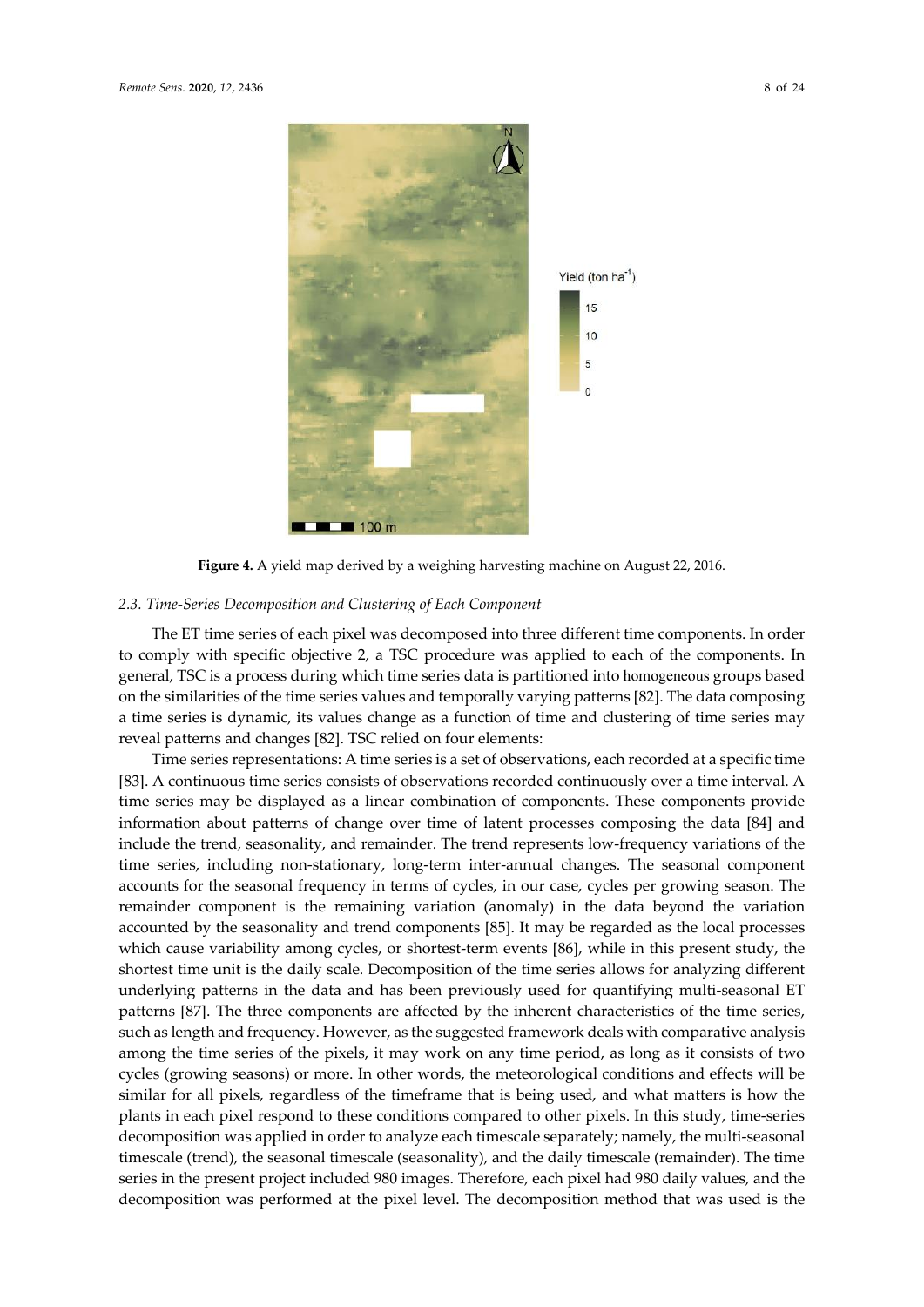Seasonal and Trend decomposition using Loess (STL) [85] with seasonal window (the smoothing parameter for the seasonal filter) set to periodic (mean seasonal value), so that it was identical across all years. The trend window (the smoothing parameter of the trend) was set to the default  $1.5 \times$ period/1-(1.5/seasonal window). Figure A1, in the Appendix Materials, illustrates a time-series decomposition applied to a time series of one pixel. This process was conducted for all 334 pixels across the vineyard using the R package "stats" [88]. For the trend and remainder, the entire timeframe was used for the TSC procedure, while the seasonality component was reduced to one cycle using the "TSrepr" package in R [89].

Distance matrix: A scalar measure of dissimilarity between all pairs of observations (each observation is a time series of a specific pixel), or similarity matching, in this case each observation consists of daily values during four growing seasons. This whole-sequence matching considers the entire lengths of the time series during the distance calculation [82]. The dynamic time warping (DTW) algorithm is a technique applied to generate the distance matrix and was used to compute the similarity among time series (i.e. pixels). This dynamic programming technique is based on a nonlinear warping function that eliminates timing differences between two temporal patterns by warping the time axis of one series so that the similar maximum values would coincide with each other. The time-normalized distance is then calculated as the minimized residual distance between the two series [90].

Clustering algorithm: Uses the distance matrix to group the data based on the similarities between each pair of pixels' time series. In this study, we used the unsupervised fuzzy c-means (FCM) algorithm as the method of clustering. A fuzzy set has fuzzy boundaries where each element receives a degree of membership to each set. The data were partitioned into c fuzzy groups, and the FCM finds a cluster center (centroid) in each group such that the cost function of dissimilarity is minimized [91]. The fuzzification parameter, m, determines the degree of fuzziness in the clusters and, in this case, was set to 2, as conventionally suggested by most studies [92]. The FCM algorithm was applied to the data with  $2 \leq c \leq 6$ , and the final number of groups was assigned based on the clustering result with the highest separation between within-cluster similarities and between-clusters dissimilarities.  $c = 6$  was defined as the maximum number of clusters since  $MZ > 6$  would not be practical for irrigation purposes. This partitioning evaluation was performed using the silhouette index, which measures the degree of similarity of each observation to its own cluster compared to other clusters [93]. It ranges from -1 and 1, while higher values indicate a stronger match to the assigned cluster. The average silhouette width (ASW) for the observations was computed using the "cluster" R package [94].

Time-series clustering maps: The outcomes, or output, of the TSC were maps composed of different clusters, while each pixel was assigned to a specific cluster. For each of the three components, the TSC map represented the spatial pattern of temporal similarities among different pixels. The trend TSC map illustrated the long-term, inter-seasonal pattern of change for each group of pixels. The seasonality TSC map represented the seasonal similarity among each group of pixels, and the remainder TSC map displayed the daily within-field spatial pattern according to the dissimilarities between the different clusters. The TSC based on DTW was applied using "dtwclust" package in R [95]. Corresponding plots of the time series for each component were also provided to show the dynamic patterns in time for each cluster. An additional difference plot among the values of the different TSC was presented to show the magnitude of dissimilarity among the clusters using the R packages "reshape2" [96], "data.table" [97], "RStoolbox [98], and "ggplot2" [99].

## *2.4. Precipitation and Irrigation Data Analysis*

The irrigation regime and precipitation amount (mm) were examined in an attempt to explain the ET trend pattern. The spring precipitation values from February until June were therefore extracted from the meteorological station located in the vineyard. The accumulated precipitation was calculated, as well as the number of days with rainfall events. In addition, to complement the total water input to the vineyard, the amounts of irrigation per growing season were calculated. Finally, a sum of irrigation and precipitation amounts was provided for each growing season.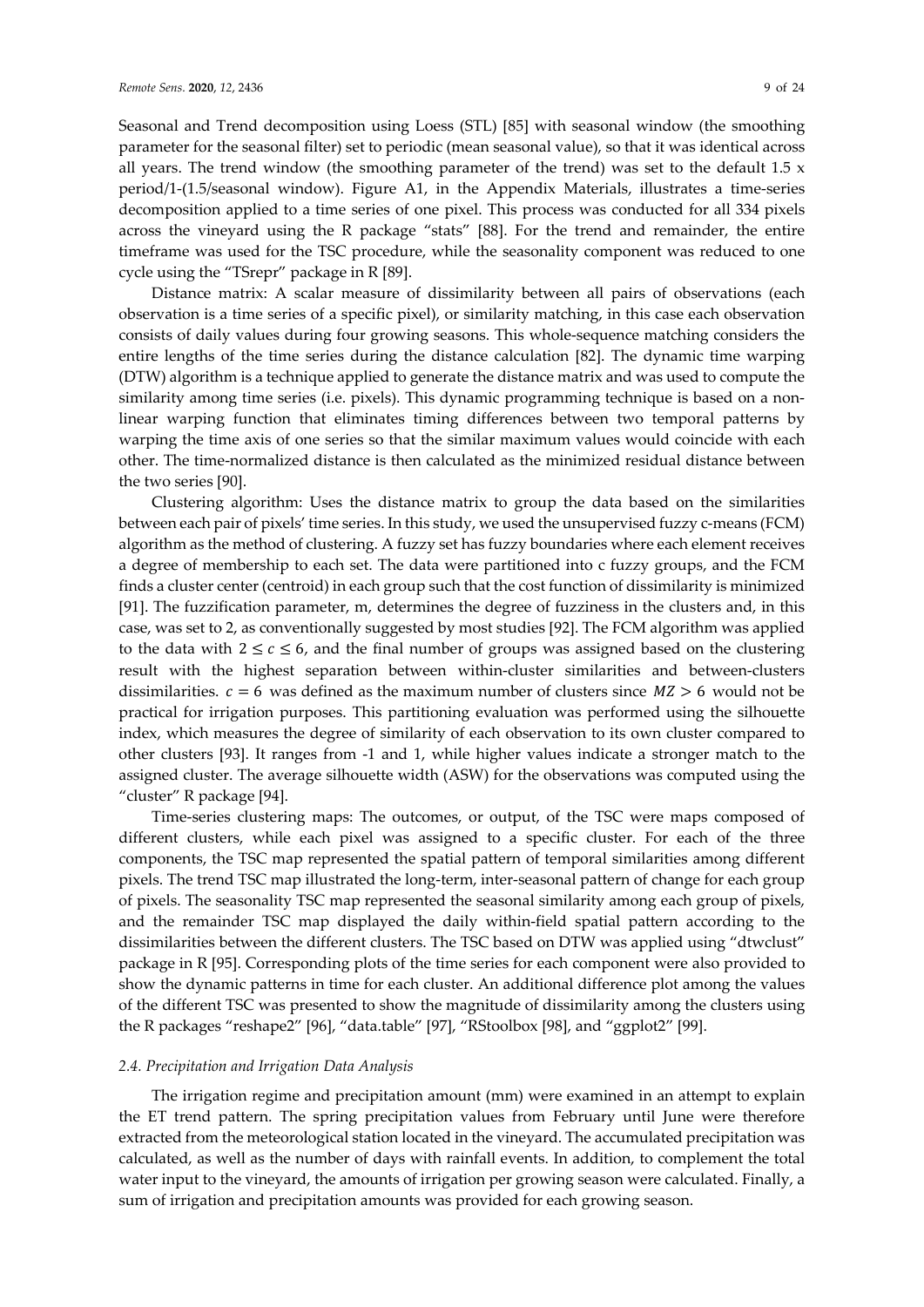# *2.5. Assessment of Spatial Similarity among TSC Maps*

To assess the degree of spatial pattern similarity among the three TSC maps, the V-Measure of spatial association between regionalizations [100] was applied. A regionalization is a segmentation of the map into a set of single-connected units. The maps may have areas of disjointed parts. The Vmeasure is an entropy-based measure that defines the distance from a perfect cluster-matching of two thematic maps, which relies on the homogeneity and completeness measures of two discrete maps. A clustering outcome satisfies homogeneity if all cluster domains contain only data points that are members of a single class. Completeness occurs when all the data pixels that are members of a given group are elements of the same cluster. Homogeneity and completeness are symmetrical measures that compose the V-Measure when averaging them using a harmonic mean [100,101]. Both homogeneity and completeness have values between 0 and 1, resulting in the same scale for the V-Measure. This assessment was applied for all pairs of TSC maps, resulting in three different assessments of spatial associations, using the "sabre" R package [100].

#### *2.6. Influence of Field Attributes on ET Spatial Clustering Patterns*

To comply with specific objective (3) and assess the rank of impact of different environmental variables within the vineyard on ET levels on different time scales, a random forest (RF) classifier was used. RF is based on a combination of tree classifiers, each generated using a random vector that is sampled independently from the input vector. Each tree casts a unit vote for the most popular class to classify an input vector [102]. Based on studies conducted for the past two decades, RF yields reliable classifications using predictions from an ensemble of decision trees and may be used for ranking the variables with the highest ability to partition the target classes. It is a non-parametric supervised model which creates trees by drawing a subset of training samples through replacement [103]. In this study, the environmental variables detailed in Section 2.2 (Figure 3) were evaluated for their relative importance to each ET-TSC map. The data were randomly partitioned with no iterations into training and testing using a ratio of 70% and 30%, respectively. The RF algorithm was applied on the training set, after which a prediction over the testing set was performed for evaluation of the model's performance. The results were recorded, including the training error rate and error matrix, and the testing prediction accuracy in % and Kappa coefficient. This procedure was applied using the "RandomForest" package in R [104]. The representation of the results was enabled using the R packages "dplyr" [105], cowplot [106], and "ggplot2" [99].

#### *2.7. Effect of ET on Yield*

To estimate the extent to which the variability of the yield is explained by the two MZs of each component (trend, seasonality, and remainder) based on the TSC maps and the remainder, we used analysis of variance (ANOVA). ANOVA may be used after meeting a set of assumptions, one of which specifies that the observations should be drawn randomly and independently of each other. In attributes that are spatially autocorrelated, information redundancy is implied, and the duplication of information should be reduced to a minimum [107]. To draw a set of random observations that does not consist of spatial dependence, a minimum distance between observations was defined. Finding the minimum distance was enabled by computing the spatial structure variation with distance using an empirical semivariogram for the yield (Figure 4) [108]. An empirical semivariogram plots half the squared difference (i.e., semivariance) between any two observations against their actual distance, averaged for predefined bins (distance classes). The semivariogram consists of parameters defining its structure, including the range, specifying the maximum distance at which pairs of observations display spatial dependence. The model semivariogram assumes that there is no spatial autocorrelation for distances larger than the range [109]. The model semivariogram was computed using the R package "automap" [110] and the range was used as a minimum distance threshold to extract a random sample of the yield attribute, using the R package "spatialEco" [111]. The selected observations were then used for applying one-way ANOVA with the clusters used as the categorical variable and the yield as the dependent variable. If *c* > 2, a post-hoc test would be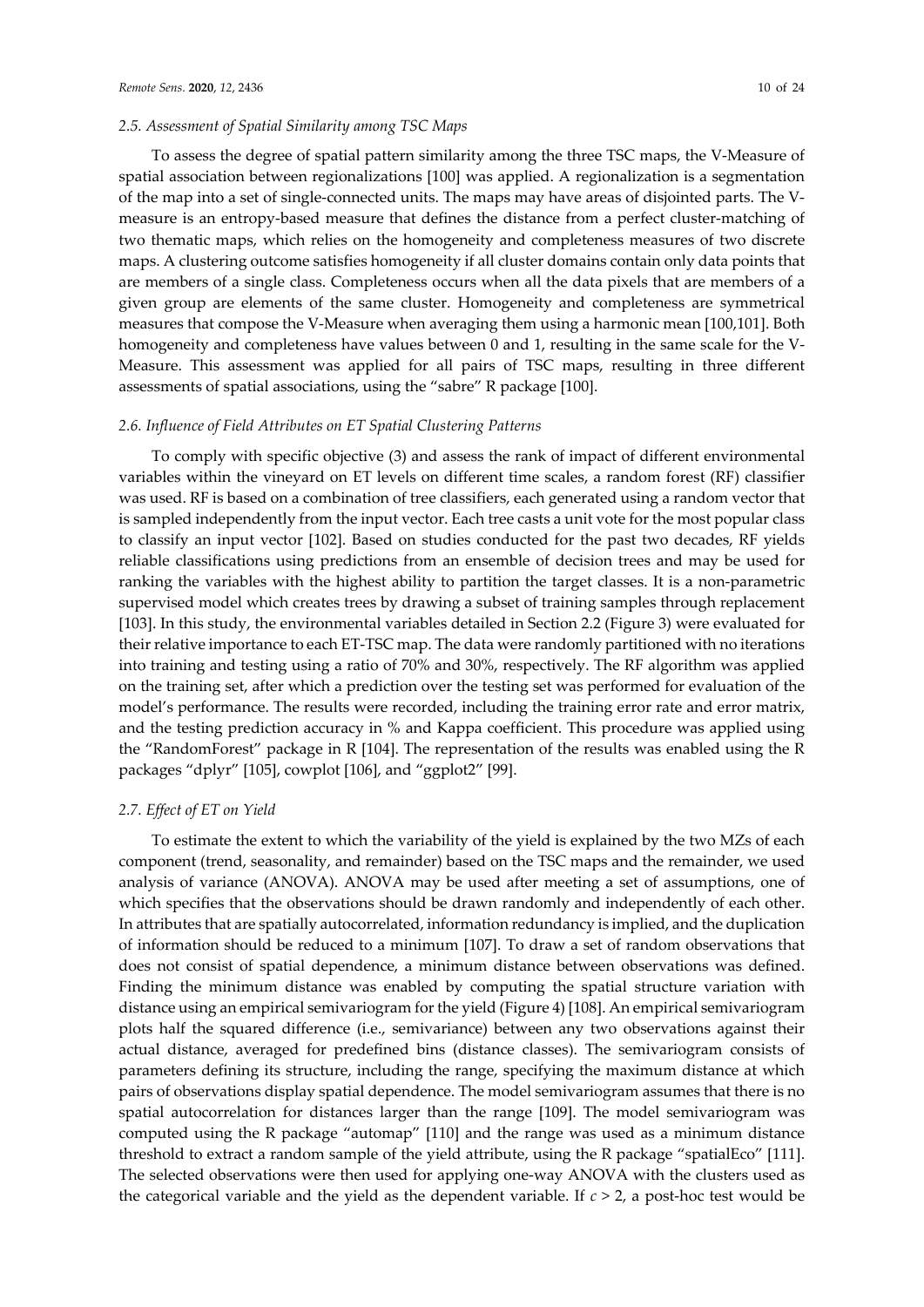carried out to determine the differences among all pairs of clusters. It should be noted that for  $c = 2$ an unpaired t-test may also be performed. The ANOVA assumptions of normality and homogeneity of variance across groups were tested using the Shapiro-Wilk Normality Test and the Levene's Test, respectively. The procedure was applied using the R packages "raster" [62], "stats" [88], and "car" [112].

# **3. Results**

# *3.1. Time-Series Clustering*

The highest ASW values for all decomposed components were achieved when applying FCM using *c* = 2, resulting in ASW of 0.53, 0.28, and 0.06 for the trend, seasonality, and remainder, respectively. Consequently, the TSC maps for each of the components were partitioned into two clusters (Figure 5). The clusters present an overall spatial uniformity with very little fragmentation for all cases. The areal coverage ratio between the clusters for the TSC maps was similar for the trend and seasonality components, with 70% and 30% of the area assigned to clusters 1 and 2, respectively, for the trend component, and 60% and 40% of the area assigned to clusters 1 and 2, respectively, for the seasonality component. The remainder TSC map showed a ratio of 51.5 and 48.5% areal coverage for clusters 1 and 2, respectively.



**Figure 5.** Time-series clustering maps for each of the time-series components: (**a**) trend; (**b**) seasonality; and (**c**) remainder.

Figure 6 shows corresponding plots to the clusters illustrated in Figure 5, which demonstrate the characteristics and dynamics of the time series of each cluster for each component. Additionally, a third plot shows the difference between the centroids of both clusters to emphasize the dissimilarity between them. For the trend TSC (Figure 6a), the difference plot shows that the highest variation occurred during the 2015 growing season, where Cluster 1 had higher ET values, on average, and the difference ranged between 0.5 mm day<sup>-1</sup> in the beginning of the growing season and 0.26 mm day<sup>-1</sup> at the end of the season. During 2016 and 2017, the difference was constant around 0.27 mm day−1, and in 2018 the difference was the lowest, with Cluster 1 having higher values of less than 0.2 mm day−1 than Cluster 2. For the seasonality time series (Figure 6b), the differences throughout the season vary greatly, while the beginning and the end of the growing season were characterized by very low differences. During July and August, Cluster 1 had ET levels of 0.2 mm day−1 higher than Cluster 2. Lastly, the remainder component (Figure 6c) showed high variability with variations of up to 2 mm day−1. Clusters 1 and 2 showed no differences.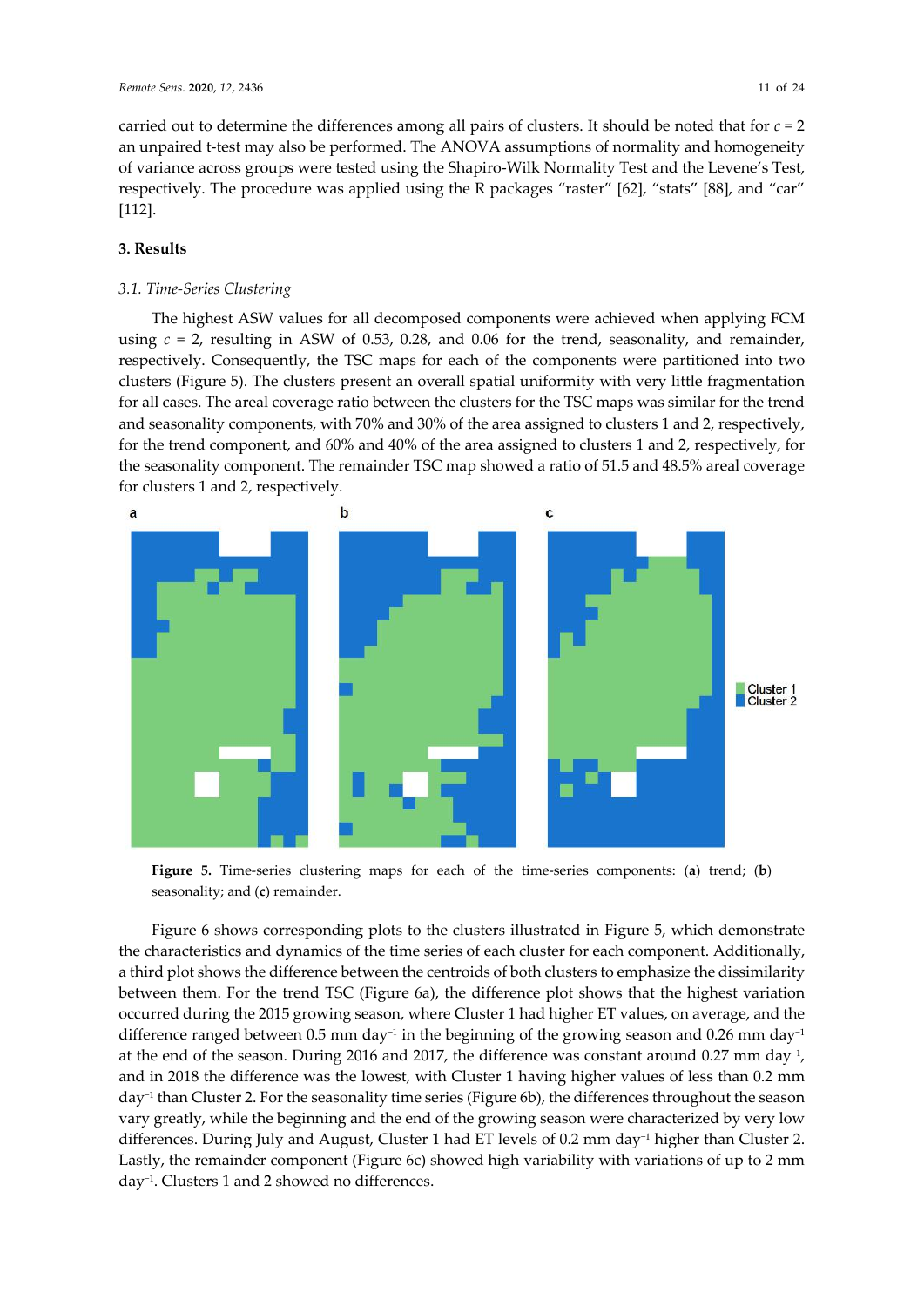

**Figure 6.** Plots of time-series clusters and differences of centroids for each of the components: (**a**) trend; (**b**) seasonality; and (**c**) remainder. Red line defines the centroid of each cluster, while grey lines are the time series of the different pixels within each cluster.

## *3.2. Irrigation and Precipitation*

The amounts of irrigation and precipitation are detailed in Table 1. During 2015 and 2016, the total amount of precipitation (mm) from February to June was much lower than during 2017 and 2018 (about 102, 114, 300, and 227 mm in 2015, 2016, 2017, and 2018, respectively). Consequently, the irrigation inputs to the vineyard were lower during the periods that experienced higher precipitation levels (i.e., 2017 & 2018). The 2015 and 2016 spring rainfall events were very few, while 2015 experienced 14 precipitation events during the spring, which was the lowest number of rainfall days recorded during the research period.

| Growing<br><b>Season</b> | <b>Total Irrigation</b><br>(mm) | <b>Total Spring</b><br>Precipitation (mm) | Number of<br><b>Rainy Days</b> | Sum of Irrigation and<br>Precipitation (mm) |
|--------------------------|---------------------------------|-------------------------------------------|--------------------------------|---------------------------------------------|
| 2015                     | 491.03                          | 101.85                                    | 14                             | 592.89                                      |
| 2016                     | 479.87                          | 114.33                                    | 18                             | 594.20                                      |
| 2017                     | 300                             | 300.23                                    | 35                             | 600.23                                      |
| 2018                     | 306.69                          | 226.82                                    | 23                             | 533.51                                      |

**Table 1.** Levels of precipitation during the spring (February-June) and irrigation in the vineyard during the four growing seasons.

#### *3.3. Assessment of Spatial Similarity among TSC Maps*

The V-Measure of spatial association between regionalizations was applied to all pairs of TSC maps. The TSC maps of seasonality and trend showed higher similarity in their spatial patterns than each of these TSC maps with the remainder TSC map (Table 2).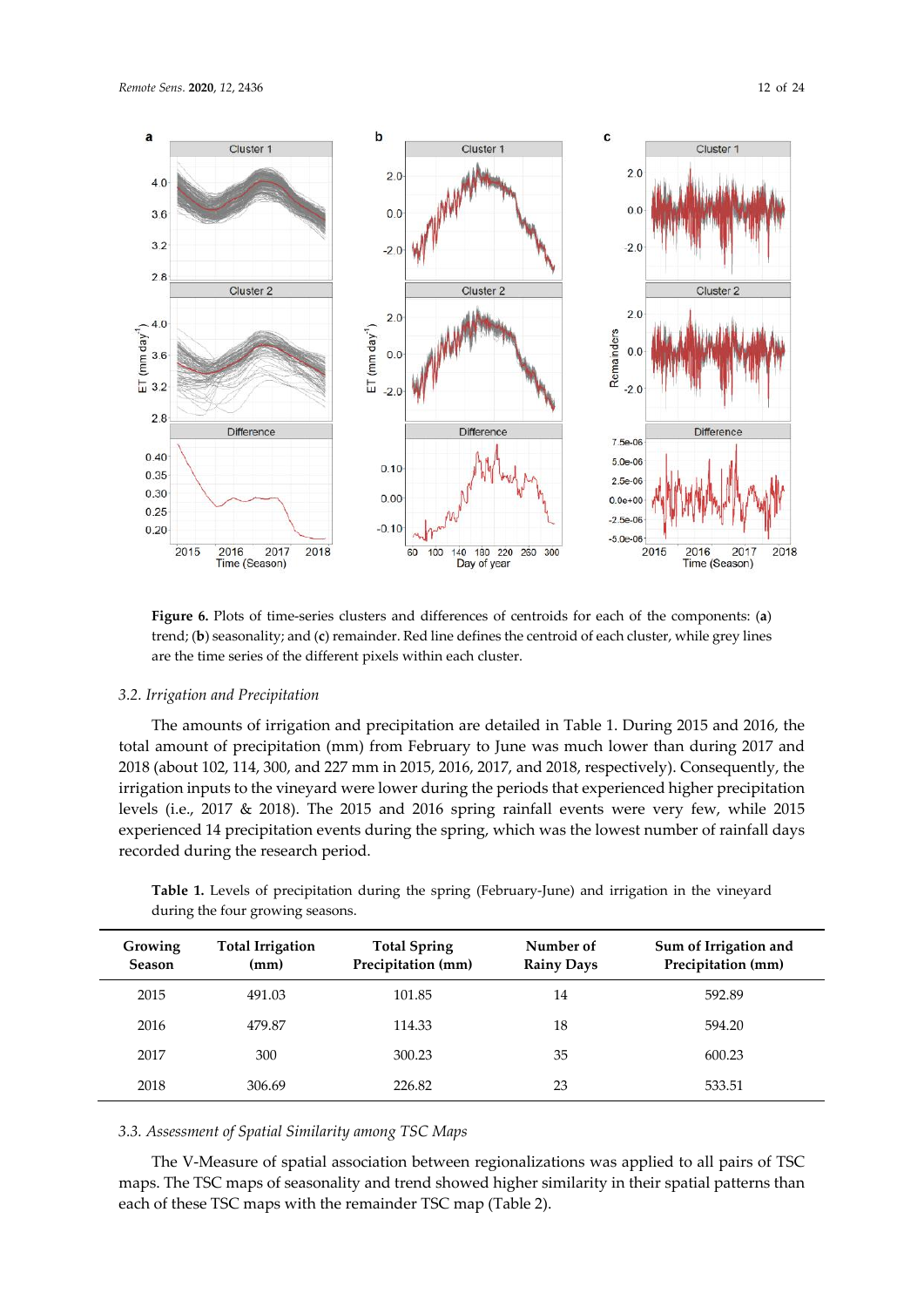| <b>First Map</b> | <b>Second Map</b> | Homogeneity | Completeness | V-measure |
|------------------|-------------------|-------------|--------------|-----------|
| seasonality TSC  | Remainder TSC     | 0.29        | 0.28         | 0.29      |
| seasonality TSC  | Trend TSC         | 0.46        | 0.51         | 0.49      |
| Remainders TSC   | Trend TSC         | 0.19        | 0.22         | 0.2       |

**Table 2.** V-measure of spatial association between regionalizations among the time-series clustering maps for each pair of time-series components. TSC stands for time-series clustering.

## *3.4. Influence of Field Attributes on ET Spatial Clustering Patterns*

The RF algorithm was applied three times and included the dataset of the six environmental variables (Figure 3), and each one of the three TSC maps. The application of RF enabled the generation of a classification model where the cluster map for each component served as the dependent variable and the six covariates received a rank of their relative importance to the clustering maps. Overall, the performance levels for the three RF models were high (Table 3), with overall prediction accuracy > 86% based on the error-matrix for the test set. The model for the trend TSC map had the lowest error rate for the training model, as well as the highest prediction accuracy for the testing model, followed by the seasonality and remainder.

The most influencing covariate according to mean decrease in accuracy was soil type for the trend and seasonality, followed by elevation (Figure 7). The northness and slope were ranked third and fourth in their degree of importance. The remainder classification, however, showed strong effects of northness, followed by elevation and soil type.

| <b>Component (Time-Series Clustering)</b>   | Trend | Seasonality | Remainder |
|---------------------------------------------|-------|-------------|-----------|
| Error rate $(\%)$ (training)                | 14.62 | 15.57       | 17.92     |
| Confusion matrix – class 1 error (training) | 0.05  | 0.09        | 0.15      |
| Confusion matrix – class 2 error (training) | 0.39  | 0.26        | 0.20      |
| Prediction accuracy (%) (testing)           | 89.34 | 86.89       | 86.07     |
| Prediction accuracy (Kappa) (testing)       | 0.75  | 0.72        | 0.72      |

**Table 3.** Random forest model assessment for each time-series clustering map as the response variable.



**Figure 7.** Variable importance according to mean decrease in accuracy of the six environmental variables for each time-series clustering map: (**a**) trend; (**b**) seasonality; and (**c**) remainder. The analysis was conducted using a random forest classifier. TWI stands for topographic wetness index.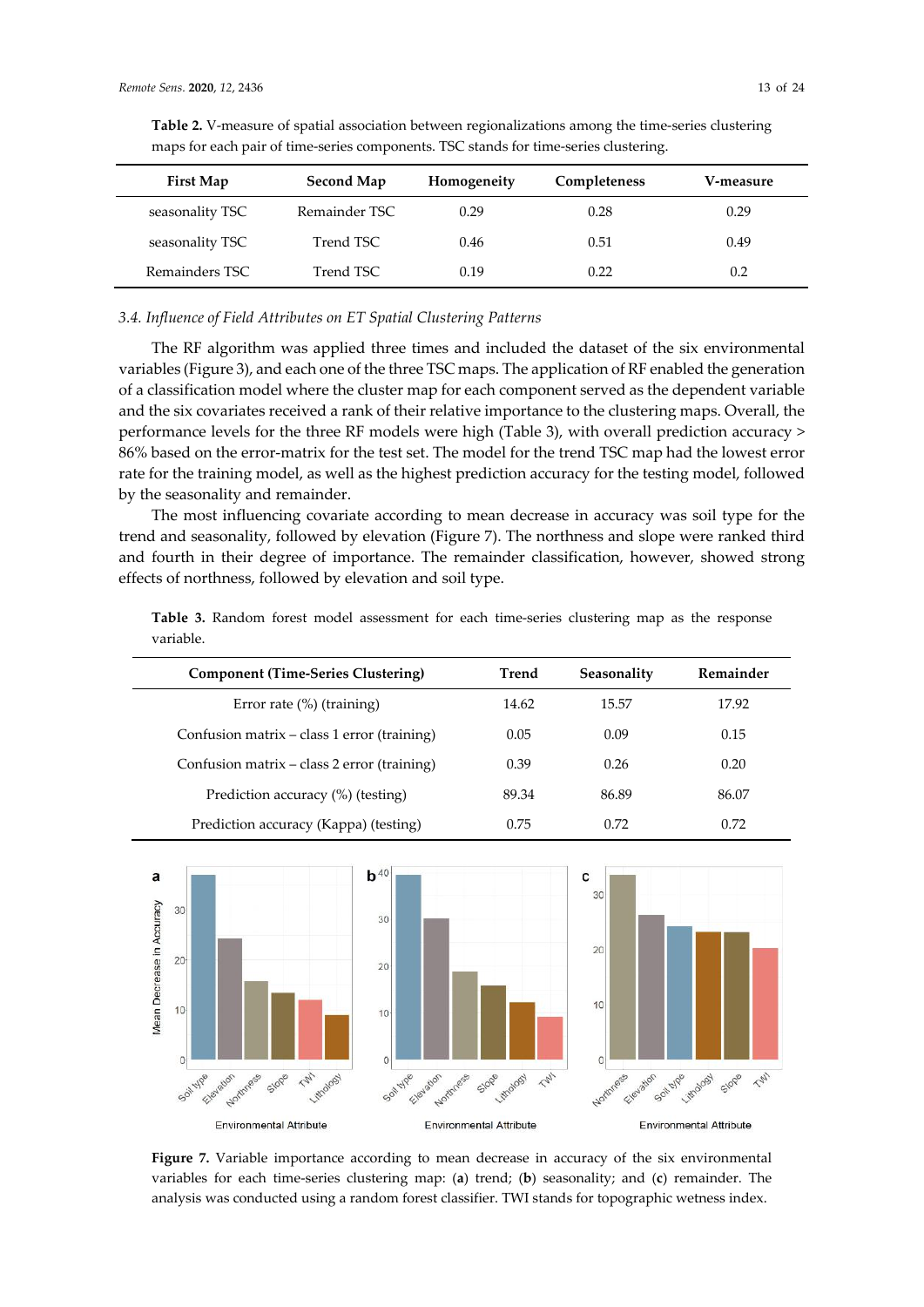# *3.5. Effect of ET on Yield*

The Gaussian model semivariogram was constructed using a range of 55.5 m that was used as the minimum distance threshold for the random sampling of yield and the TSC maps. A total of 65 samples were extracted. The mean yield value for the entire vineyard was 9.94 ton ha-1, while the sample mean was 9.92 ton ha-1, with a non-significant difference (an unpaired t-test result of t=-0.04,  $p = 0.97$ ) that ensured that the sample reliably represented the yield for the entire vineyard. ANOVA was carried out after meeting its assumptions, and the findings (Table 4) show that the clusters for the three TSC maps were able to differentiate the levels of yield in the vineyard with statistically significant differences between cluster 1 and 2 for all components. The differences between the mean yield values for the two clusters were the highest for the seasonality TSC map, as well as the difference in variability of yield levels between the two clusters. For Cluster 1, the SD was 2.51, 2.11, and 2.4 ton ha-1 for the trend, seasonality, and remainders, respectively, and the corresponding values for Cluster 2 were 2.86, 2.76, and 2.58 ton ha-1.

**Table 4.** Results for the ANOVA analysis determining the differences between yield levels in the clusters of each time-series clustering map, based on 65 sample points. The yield data were derived by a weighing harvesting machine on August 22, 2016.

| <b>Component (Time-Series</b><br>Clustering) | Mean Yield<br>Cluster 1 (ton<br>$ha^{-1}$ | Mean Yield<br>Cluster 2 (ton<br>$ha^{-1}$ | F-<br>value | $p-$<br>value |
|----------------------------------------------|-------------------------------------------|-------------------------------------------|-------------|---------------|
| Trend                                        | 10.52                                     | 8.57                                      | 6.82        | 0.01          |
| Seasonality                                  | 11.09                                     | 8.36                                      | 20.21       | < 0.001       |
| Remainders                                   | 11.2                                      | 8.92                                      | 13.76       | < 0.001       |

## **4. Discussion**

This study focused on quantifying the spatial and temporal patterns of ET in a Pinot noir commercial vineyard in California. The framework follows a holistic approach that considered multiple effects of environmental variables, meteorological factors, and different temporal scales to understand the spatial and temporal patterns of ET in the vineyard and partition their characteristics at multiple time scales according to time-series similarities. Each pixel in the dataset included 980 values, representing daily ET levels during four consecutive growing seasons. To analyze the similarities among the time series of the vineyard pixels, a TSC method was applied to each of three time-series components: long-term trend, seasonality, and remainder, which was regarded as the daily variation of the time series. Time-series analysis techniques are widely applied to ET data, due to their enabling long-term records and spatial coverage. Many studies use various techniques of time-series decomposition of ET for forecasting purposes [87,113]. Some used ET for time-series clustering. [114] found that a fuzzy framework for clustering of ET time-series in space was effective for delineating homogeneous ET<sub>o</sub> regions. [115] used hierarchical time-series clustering of ET based on images acquired from multiple satellites across an entire agricultural river basin. Combining these two approaches resulted in TSC for each time-series component, and enabled us to further explore the spatial characteristics of each time scale.

Decomposition into three time scales enabled us to distinguish between latent temporal dynamics. The processes that define each component vary with space, time, and underlying effects of meteorological conditions and the spatial variability of different attributes in the vineyard. Two clusters were delineated for each component, resulting in TSC maps (Figure 5) that may also be viewed as the partitioning of the vineyard into MZs for precision irrigation purposes. The remainder clustering was very poor (ASW=0.11), which indicates strong similarities among the two clusters. The trend and seasonality TSC maps were found to have a stronger similarity of their spatial patterns than the remainder TSC (Table 2). The supporting plots of ET values for each cluster (Figure 6) may assist in defining the water stress levels of each MZ, as well as the similarities within each MZ. The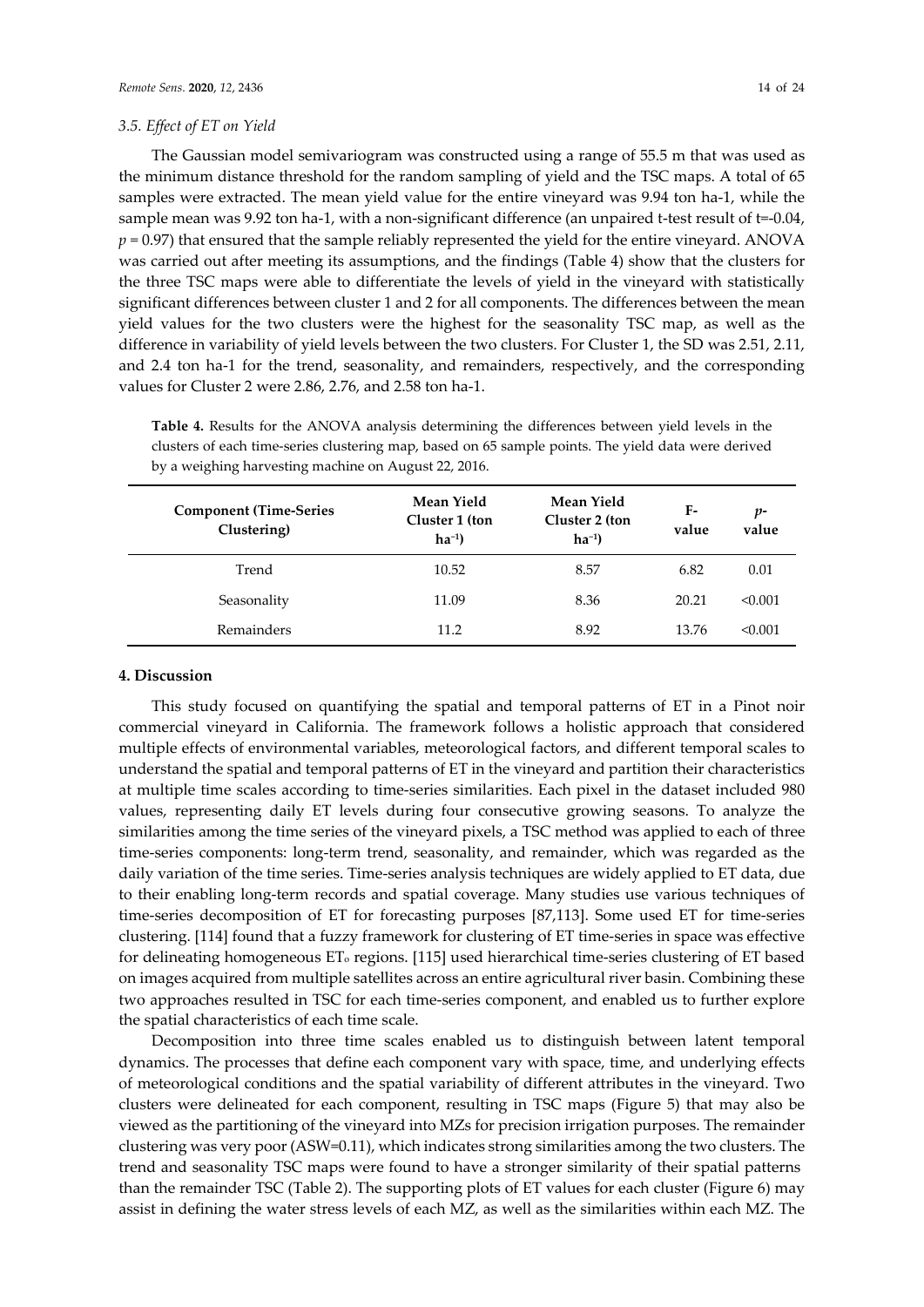trend and seasonality plots (Figure 6a,b) uncover the ET differences between the clusters, and the findings show that Cluster 1 had consistently higher ET values throughout the growing season and at a multi-seasonal time scale. During 2017 the ET levels were the highest across the entire vineyard, possibly due to high precipitation amounts. The difference between the cluster centroids enabled investigation of the effect of the meteorological conditions on each cluster's temporal variability during different time scales. The large difference between the two MZs in the trend component (Figure 6a) may be attributed to seasonal variations in spring precipitation events and irrigation amounts (Table 1). These variations might explain the high trend differences among the MZs during 2015. Although the vineyards had received a similar amount of water in terms of rainfall and irrigation inputs, lower differences between MZs were found when spring precipitation levels and a number of rainfall days were higher (2016, 2017). During 2018, the total water input to the vineyard was the lowest, resulting in overall lower ET levels in both MZs, as well as a low difference (~0.2 mmday−1). A possible explanation could be that higher levels of water availability in the vineyard during the early stages of the season cause a developed and more efficient system of hydraulic conductivity in the grapevines, which in turn become severely stressed towards the end of the growing season [116]. The performance of the RF models for the three components was satisfying (Table 3) and the results of these models (Figure 7) defined the soil type as the most influential static variable affecting ET clustering for the trend and seasonality components. Spring rainfall events highly influence soil moisture content, while the distribution of water input throughout more rainfall events helps to maintain higher soil moisture levels [117] and correspondingly increase water availability to the plants [118]. Additionally, areas with higher elevation levels in the vineyard were characterized by lower ET levels at long-term time scales and during the growing season. Lower, more homogeneous levels of altitudes are related to higher silt and clay content [119], thus allowing for water to be restored in the soil, prevent leakage downhill through both runoff and underground flow, provide better conditions for higher contents of soil moisture [120], and increase the availability of water to the grapevines.

The plots showing the differences in ET levels of the seasonality component (Figure 6b) enabled exploration of the seasonal dynamics of variation in space. During the beginning of the growing season when the canopy area was small, the differences in ET levels were negligible. In early May, the discrepancies increased, reaching a gap of 0.2 mm day−1 during July. During this phenological stage (bunch closure until veraison), the canopy cover stabilized. After veraison, ET levels were constantly high until the plant suffered from leaf senescence and physiological deterioration, reducing the ability of the stomata to mediate photosynthetic activity [121]. During this phenological stage, the differences were more enhanced due to variation in soil types of each MZ. The vines composing Cluster 1 are located on top of the Kimball silt loam soil group. These are deep soils with moderate water holding capacity. The vines in Cluster 2 were planted on top of shallower soils with low water holding capacity that do not sustain water availability to the plant as efficiently as the Kimball silt loam. Therefore, during June and July when temperature levels are highest, the differences between the two clusters were more pronounced. These findings correspond to previous studies showing that decreasing levels of soil saturation are characterized by higher spatial variability [122] and that higher spatial variability in ET levels was found during the summer season [123].

All components were subjected to impact by the northness, which was the strongest contributor for the remainder. North- and northwest-facing slopes were associated with higher ET levels. These findings correspond with previous studies that demonstrated that south-facing slopes are subjected to stronger radiation [124], therefore lowering the soil moisture content and affecting water availability to the plant and plant density [59,125]. Denser vegetation then transpires more, leading to higher ET values.

Overall, the remainder levels of each pixel were unique and did not enable an accurate differentiation between pixels. The remainder differences were negligible and spanned around zero (Figure 6c). Decomposition of crop ET (i.e. ETc) in a Mediterranean vineyard also found that fluctuations in ET values are commonly stronger in early spring (Figure A1) due to highly variable meteorological conditions [87], affecting the ET levels on a daily scale. The extent of influence of the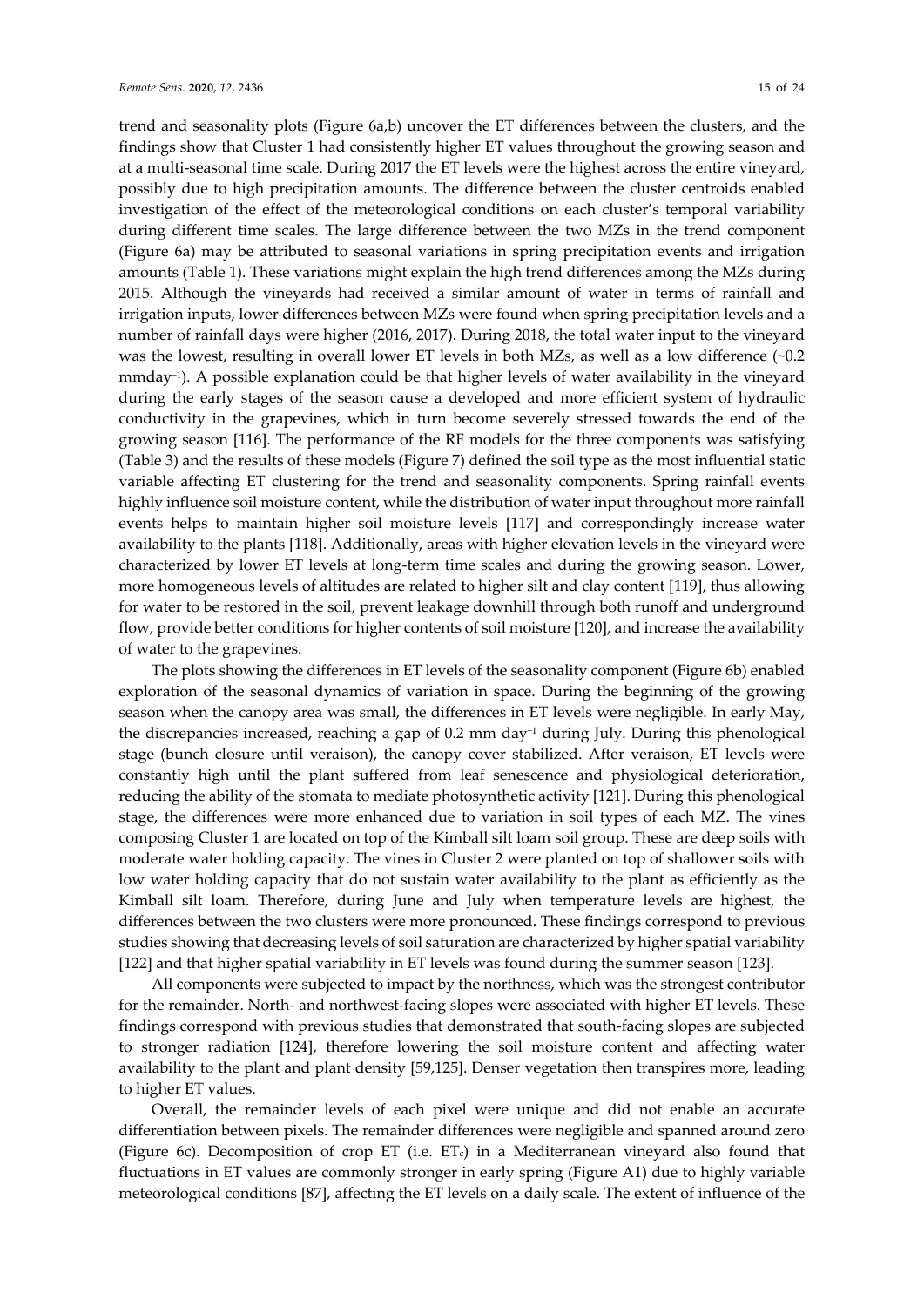various environmental factors, both meteorological and spatially varying attributes, is site-specific. Although the relations between different attributes and plant conditions are well-documented, the relative importance of these attributes is unique in each agricultural plot.

ET levels during the season may be associated with yield levels, and the analysis of yield against MZ for each component may support this claim. The ANOVA results show that all TSC maps were able to significantly distinguish between yield values spatially. The difference between the two MZs for each component ranged between 1.95 and 2.73 ton ha−1.

Overall, the daily scale was not optimal for defining MZs and quantifying their underlying processes and averaged temporal dynamics. Practical use of this framework for irrigation modeling would require relating to ET processes at coarser time scales, such as the entire growing season, or during a multi-seasonal timeframe (long-term trend) for optimal differentiation of the vineyard. Sitespecific management based on the spatial variability of water stress has been studied for the past years [126–128]. Irrigation protocols may benefit from the proposed technique to quantify water stress, both temporally and spatially. Site-specific management for irrigation purposes may be applied while considering the spatial variability of ET time series, along with a supporting quantification of ET levels in each MZ at multiple time scales. It is worth noting that effective irrigation management in the field requires spatially homogeneous clusters and will therefore benefit from undergoing a smoothness procedure prior to application that will generate non-fragmented clusters in space.

Finally, a similar analysis was conducted using the ratio between ET assessment and reference ET (ETo), which related ET to a living reference crop of grass [129]. This ET-ETo ratio (fRET) represents the crop ET while masking out the meteorological conditions and effects and is referred to as the moisture stress factor [36]. The spatial dynamics of fRET were similar to the ET analysis and therefore were not illustrated in this manuscript; however, fRET should also be examined for irrigation purposes while considering time-space-based irrigation application.

#### **5. Conclusions**

The research presented in this manuscript was aimed at defining spatial and temporal patterns of ET within a vineyard, relying on a data fusion framework based on images from multiple satellite sensors. The findings show that the long-term trend and seasonal patterns of the time series provided a similar spatial distribution of pixel similarity. The area of the vineyard planted on top of a silt loam soil had strong within-group similarities and better conditions to consume more water. Overall, the grapevines had a strong response to the altitude and soil characteristics in the vineyard, which was reflected in the temporal dynamics of their ET levels. This spatial heterogeneity also affected yield patterns across the vineyard, while grapevines with higher ET levels were also generally associated with higher levels of yield. The suggested framework may assist in defining site-specific irrigation protocols that consist of delineating the vineyard into zones with spatial similarities. For each zone, the temporal characteristics of ET may also be available, providing a complete illustration of the vineyard's water stress conditions, both spatially and temporally, at different time scales.

With new, high-resolution satellite imagery options, such as Sentinel-2 and Venus, this analysis may be applied at a higher spatial resolution, increasing the detail level of spatial heterogeneity. Moreover, with a higher number of pixels available for a specific vineyard, the statistical time-series analysis would be stronger.

The application of the framework presented in the present paper is not limited to vineyards. It may be used for other agricultural practices, based on other data sources and different variables that quantify plant conditions or soil attributes with regular time intervals. The scope of the framework could be extended to other fields of research, such as environmental phenomena, epidemiology, spatially dependent economic attributes (e.g. consumption dynamics over space), and more.

**Author Contributions:** Conceptualization, N.O.-L.; methodology, N.O.-L., and K.K.; software, N.O.-L. and K.K.; validation, K.K., and F.G.; formal analysis, N.O.-L.; resources, W.P.K.; data curation, M.d.M.A. and L.A.S.; writing—original draft preparation, N.O.-L.; writing—review and editing, N.O.-L., A.K., Y.N., K.K., W.P.K., M.C.A. and F.G.; visualization, N.O.-L.; project administration, W.P.K.; funding acquisition, W.P.K. All authors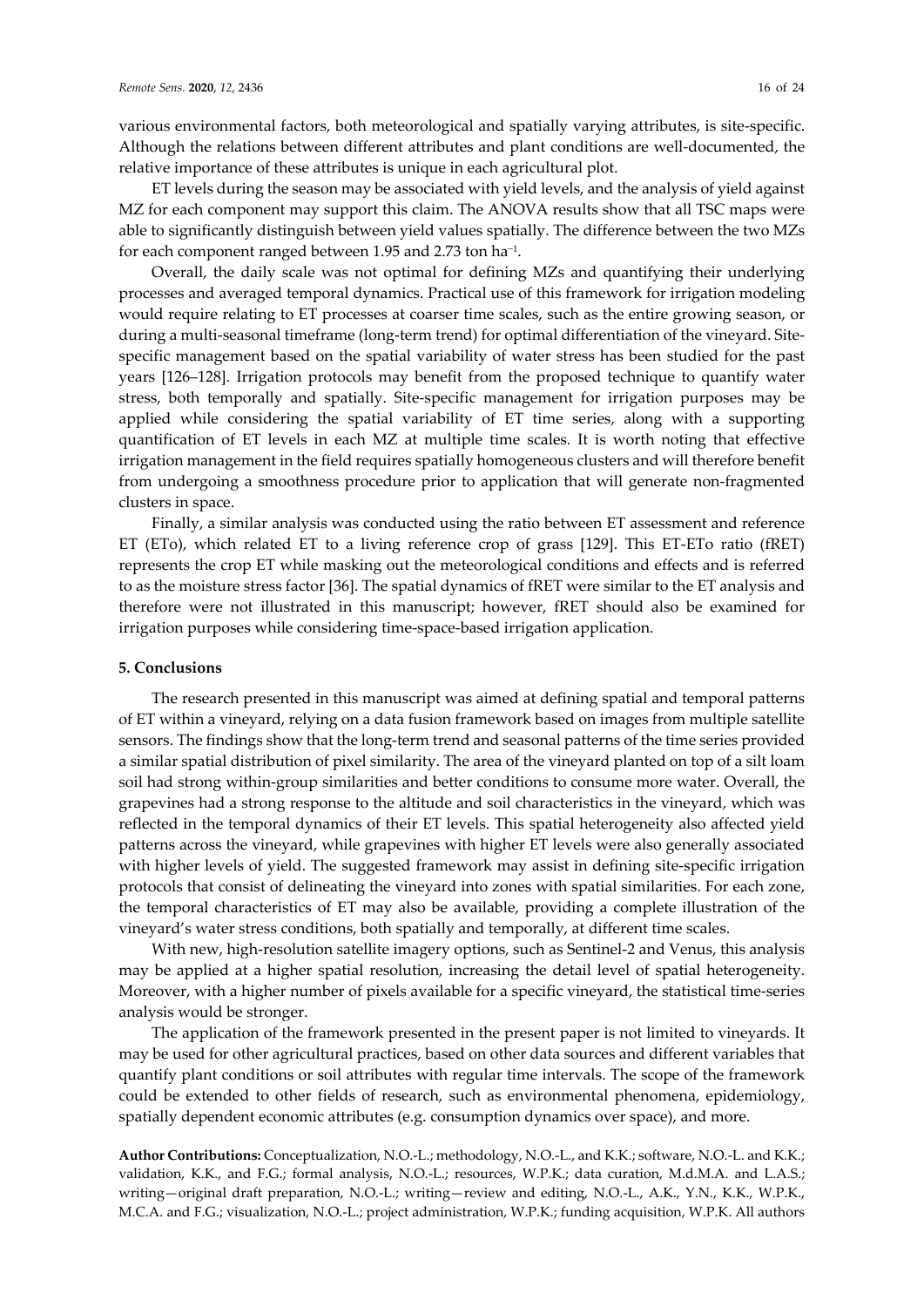have read and agreed to the published version of the manuscript. Please turn to the CRediT taxonomy for the term explanation.

**Funding:** Funding provided by E. & J. Gallo Winery made possible the acquisition and processing of the vineyard field data and the financial support for the GRAPEX project by a grant from the NASA Applied Sciences–Water Resources Program (Grant Award NNH17AE39I) supported the development of the satellitebased ET product used in this analysis. Additionally, the research was partially funded by the European Union Horizon 2020 Research and Innovation Programme under grant agreement no. 871128 "European long-term ecosystem, critical zone and socio-ecological systems research infrastructure PLUS."

**Acknowledgments:** The authors wish to thank the USDA/NRCS and the USGS for making their data available for public use. The authors wish to thank the staff of Viticulture, Chemistry and Enology Division of E&J Gallo Winery for logistical support of GRAPEX field and research activities and insight to local irrigation practices. In addition, this research would not have been possible without the cooperation of Mr. Ernie Dosio of Pacific Agri Lands Management, along with the Sierra Loma vineyard staff, providing access to the vineyard and logistical support of GRAPEX field measurement activities. The authors would also like to thank Nurit Agam and Yuval Reuveni for their constructive comments.

**Conflicts of Interest:** The authors declare no conflict of interest.



# **Appendix A: Time Series Decomposition**

**Figure A1.** Illustration of time-series decomposition for a specific pixel within the vineyard.

# **References**

- 1. Romero, M.; Luo, Y.; Su, B.; Fuentes, S. Vineyard water status estimation using multispectral imagery from an UAV platform and machine learning algorithms for irrigation scheduling management. *Comput. Electron. Agric.* **2018**, *147*, 109–117, doi:10.1016/j.compag.2018.02.013.
- 2. Chai, Q.; Gan, Y.; Zhao, C.; Xu, H.L.; Waskom, R.M.; Niu, Y.; Siddique, K.H.M. Regulated deficit irrigation for crop production under drought stress. A review. *Agron. Sustain. Dev.* **2016**, *36*, 1–21, doi:10.1007/s13593- 015-0338-6.
- 3. González Perea, R.; Daccache, A.; Rodríguez Díaz, J.A.; Camacho Poyato, E.; Knox, J.W. Modelling impacts of precision irrigation on crop yield and in-field water management. *Precis. Agric.* **2018**, *19*, 497–512, doi:10.1007/s11119-017-9535-4.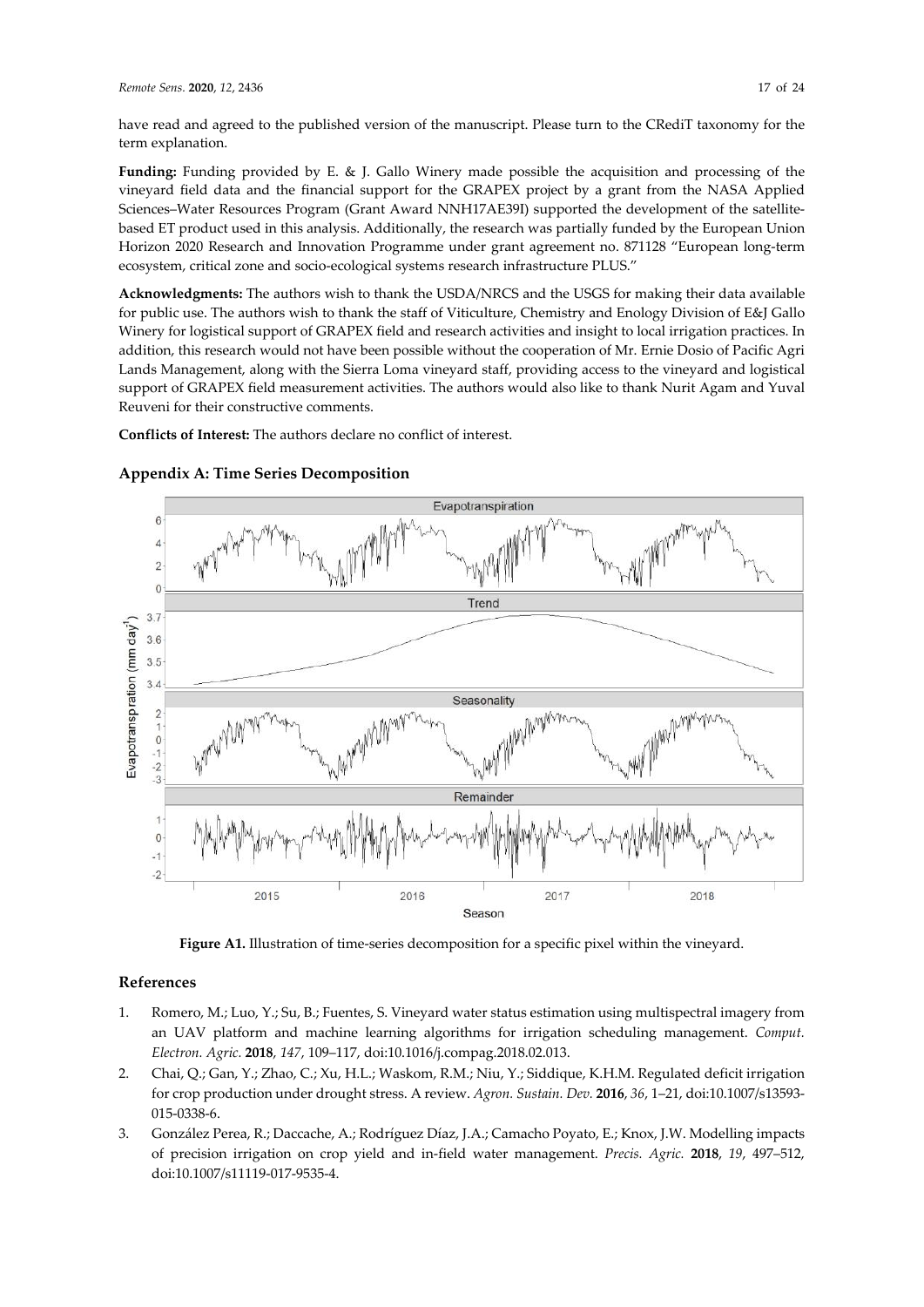- 5. Boutraa, T. Improvement of water use efficiency in irrigated agriculture: A Review. *J. Agron.* **2010**, *9*, 1–8, doi:10.3923/ja.2010.1.8.
- 6. Clemmens, A.J.; Dedrick, A.R*. Irrigation Techniques and Evaluations*; Springer: Berlin, Heidelberg, 1994; pp. 64–103.
- 7. Rud, R.; Cohen, Y.; Alchanatis, V.; Levi, A.; Brikman, R.; Shenderey, C.; Heuer, B.; Markovitch, T.; Dar, Z.; Rosen, C.; et al. Crop water stress index derived from multi-year ground and aerial thermal images as an indicator of potato water status. *Precis. Agric.* **2014**, *15*, 273–289, doi:10.1007/s11119-014-9351-z.
- 8. Van Leeuwen, C.; Seguin, G. The concept of terroir in viticulture. *J. Wine Res.* **2006**, *17*, 1–10, doi:10.1080/09571260600633135.
- 9. Farid, H.U.; Bakhsh, A.; Ahmad, N.; Ahmad, A.; Mahmood-Khan, Z. Delineating site-specific management zones for precision agriculture. *J. Agric. Sci.* **2016**, *154*, 273–286, doi:10.1017/S0021859615000143.
- 10. Nawar, S.; Corstanje, R.; Halcro, G.; Mulla, D.; Mouazen, A.M. Delineation of Soil Management Zones for Variable-Rate Fertilization: A Review. In *Advances in Agronomy*; Academic Press Inc.: Cambridge, MA, USA, 2017; Vol. 143, pp. 175–245.
- 11. Haghverdi, A.; Leib, B.G.; Washington-Allen, R.A.; Ayers, P.D.; Buschermohle, M.J. Perspectives on delineating management zones for variable rate irrigation. *Comput. Electron. Agric.* **2015**, *117*, 154–167, doi:10.1016/J.COMPAG.2015.06.019.
- 12. Méndez-Vázquez, L.J.; Lira-Noriega, A.; Lasa-Covarrubias, R.; Cerdeira-Estrada, S. Delineation of sitespecific management zones for pest control purposes: Exploring precision agriculture and species distribution modeling approaches. *Comput. Electron. Agric.* **2019**, *167*, 105101, doi:10.1016/j.compag.2019.105101.
- 13. Pádua, L.; Marques, P.; Adão, T.; Guimarães, N.; Sousa, A.; Peres, E.; Sousa, J.J. Vineyard Variability Analysis through UAV-Based Vigour Maps to Assess Climate Change Impacts. *Agronomy* **2019**, *9*, 581, doi:10.3390/agronomy9100581.
- 14. Bahat, I.; Netzer, Y.; Ben-Gal, A.; Grünzweig, J.M.; Peeters, A.; Cohen, Y. Comparison of water potential and yield parameters under uniform and variable rate drip irrigation in a cabernet sauvignon vineyard. In Proceedings of the Precision Agriculture 2019-Papers Presented at the 12th European Conference on Precision Agriculture, ECPA, Montpellier, France, 8–11 July 2019; Wageningen Academic Publishers: Montpellier, France, 2019; pp. 125–131.
- 15. Ohana-Levi, N.; Bahat, I.; Peeters, A.; Shtein, A.; Netzer, Y.; Cohen, Y.; Ben-Gal, A. A weighted multivariate spatial clustering model to determine irrigation management zones. *Comput. Electron. Agric.* **2019**, *162*, 719– 731, doi:10.1016/J.COMPAG.2019.05.012.
- 16. Allen, R.G.; Pereira, L.S.; Raes, D.; Smith, M. *Crop Evapotranspiration-Guidelines for Computing Crop Water Requirements- Irrigation and Drainage Paper 56*; FAO: Rome, Italy, 1998; Vol. 56.
- 17. Williams, L.E.; Ayars, J.E. Grapevine water use and the crop coefficient are linear functions of the shaded area measured beneath the canopy. *Agric. For. Meteorol.* **2005**, *132*, 201–211, doi:10.1016/j.agrformet.2005.07.010.
- 18. Massmann, A.; Gentine, P.; Lin, C. When Does Vapor Pressure Deficit Drive or Reduce Evapotranspiration? *J. Adv. Model. Earth Syst.* **2019**, *11*, 3305–3320, doi:10.1029/2019MS001790.
- 19. Lei, H.; Yang, D. Interannual and seasonal variability in evapotranspiration and energy partitioning over an irrigated cropland in the North China Plain. *Agric. For. Meteorol.* **2010**, *150*, 581–589, doi:10.1016/j.agrformet.2010.01.022.
- 20. Payero, J.O.; Tarkalson, D.D.; Irmak, S.; Davison, D.; Petersen, J.L. Effect of irrigation amounts applied with subsurface drip irrigation on corn evapotranspiration, yield, water use efficiency, and dry matter production in a semiarid climate. *Agric. Water Manag.* **2008**, *95*, 895–908, doi:10.1016/j.agwat.2008.02.015.
- 21. Munitz, S.; Schwartz, A.; Netzer, Y. Water consumption, crop coefficient and leaf area relations of a Vitis vinifera cv. "Cabernet Sauvignon" vineyard. *Agric. Water Manag.* **2019**, *219*, 86–94, doi:10.1016/j.agwat.2019.03.051.
- 22. Williams, L.; Phene, C. Water use of mature Thompson Seedless grapevines in California. *Irrig. Sci.* **2003**, 11–18, doi:10.1007/s00271-003-0067-5.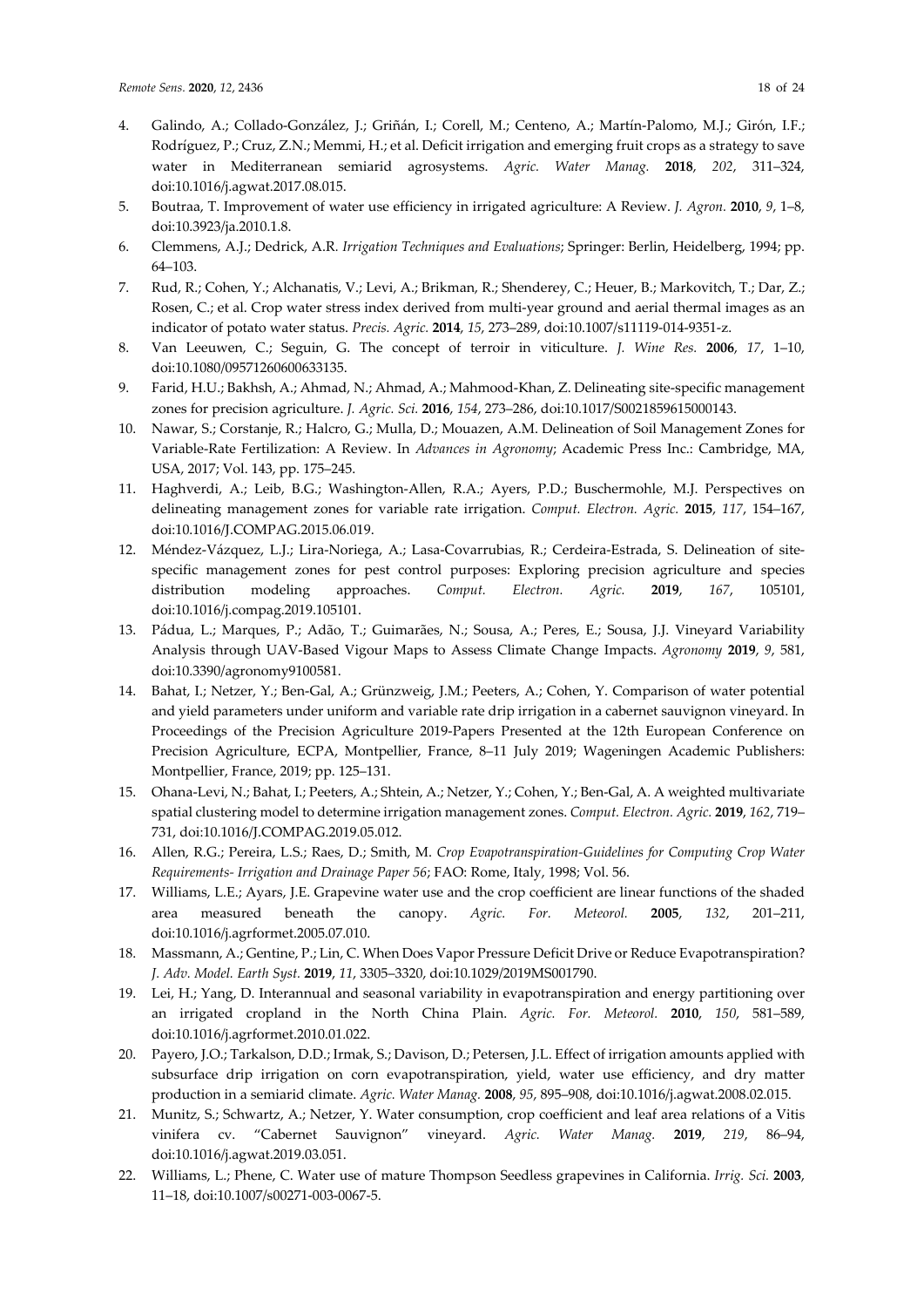- 23. Picón-Toro, J.; González-Dugo, V.; Uriarte, D.; Mancha, L.A.; Testi, L. Effects of canopy size and water stress over the crop coefficient of a "Tempranillo" vineyard in south-western Spain. *Irrig. Sci.* **2012**, *30*, 419– 432, doi:10.1007/s00271-012-0351-3.
- 24. Bastiaanssen, W.G.M.; Menenti, M.; Feddes, R.A.; Holtslag, A.A.M. A remote sensing surface energy balance algorithm for land (SEBAL): 1. Formulation. *J. Hydrol.* **1998**, *212*–*213*, 198–212, doi:10.1016/S0022- 1694(98)00253-4.
- 25. Su, Z. The Surface Energy Balance System (SEBS) for estimation of turbulent heat fluxes. *Hydrol. Earth Syst. Sci.* **2002**, *6*, 85–100, doi:10.5194/hess-6-85-2002.
- 26. Allen, R.G.; Tasumi, M.; Trezza, R. Satellite-Based Energy Balance for Mapping Evapotranspiration with Internalized Calibration (METRIC)—Model. *J. Irrig. Drain. Eng.* **2007**, *133*, 380–394, doi:10.1061/(ASCE)0733-9437(2007)133:4(380).
- 27. Anderson, M.C.; Norman, J.M.; Diak, G.R.; Kustas, W.P.; Mecikalski, J.R. A two-source time-integrated model for estimating surface fluxes using thermal infrared remote sensing. *Remote Sens. Environ.* **1997**, *60*, 195–216, doi:10.1016/S0034-4257(96)00215-5.
- 28. Bastiaanssen, W.G.M.; Pelgrum, H.; Wang, J.; Ma, Y.; Moreno, J.F.; Roerink, G.J.; Van Der Wal, T. A remote sensing surface energy balance algorithm for land (SEBAL): 2. Validation. *J. Hydrol.* **1998**, *212*–*213*, 213–229, doi:10.1016/S0022-1694(98)00254-6.
- 29. Kustas, W.P.; Norman, J.M. Evaluation of soil and vegetation heat flux predictions using a simple twosource model with radiometric temperatures for partial canopy cover. *Agric. For. Meteorol.* **1999**, *94*, 13–29, doi:10.1016/S0168-1923(99)00005-2.
- 30. Anderson, M.C.; Norman, J.M.; Mecikalski, J.R.; Otkin, J.A.; Kustas, W.P. A climatological study of evapotranspiration and moisture stress across the continental United States based on thermal remote sensing: 1. Model formulation. *J. Geophys. Res. Atmos.* **2007**, *112*, doi:10.1029/2006JD007506.
- 31. Norman, J.M.; Anderson, M.C.; Kustas, W.P.; French, A.N.; Mecikalski, J.; Torn, R.; Diak, G.R.; Schmugge, T.J.; Tanner, B.C.W. Remote sensing of surface energy fluxes at 10 1-m pixel resolutions. *Water Resour. Res.* **2003**, *39*, doi:10.1029/2002WR001775.
- 32. Anderson, M.C.; Norman, J.M.; Mecikalski, J.R.; Torn, R.D.; Kustas, W.P.; Basara, J.B. A Multiscale Remote Sensing Model for Disaggregating Regional Fluxes to Micrometeorological Scales. *J. Hydrometeorol.* **2004**, *5*, 343–363, doi:10.1175/1525-7541(2004)005<0343:AMRSMF>2.0.CO;2.
- 33. Semmens, K.A.; Anderson, M.C.; Kustas, W.P.; Gao, F.; Alfieri, J.G.; McKee, L.; Prueger, J.H.; Hain, C.R.; Cammalleri, C.; Yang, Y.; et al. Monitoring daily evapotranspiration over two California vineyards using Landsat 8 in a multi-sensor data fusion approach. *Remote Sens. Environ.* **2016**, *185*, 155–170, doi:10.1016/j.rse.2015.10.025.
- 34. Xia, T.; Kustas, W.P.; Anderson, M.C.; Alfieri, J.G.; Gao, F.; McKee, L.; Prueger, J.H.; Geli, H.M.E.; Neale, C.M.U.; Sanchez, L.; et al. Mapping evapotranspiration with high-resolution aircraft imagery over vineyards using one- and two-source modeling schemes. *Hydrol. Earth Syst. Sci.* **2016**, *20*, 1523–1545, doi:10.5194/hess-20-1523-2016.
- 35. Kustas, W.P.; Anderson, M.C.; Alfieri, J.G.; Knipper, K.; Torres-Rua, A.; Parry, C.K.; Nieto, H.; Agam, N.; White, W.A.; Gao, F.; et al. The Grape Remote Sensing Atmospheric Profile and Evapotranspiration Experiment. *Bull. Am. Meteorol. Soc.* **2018**, *99*, 1791–1812, doi:10.1175/BAMS-D-16-0244.1.
- 36. Knipper, K.R.; Kustas, W.P.; Anderson, M.C.; Alfieri, J.G.; Prueger, J.H.; Hain, C.R.; Gao, F.; Yang, Y.; McKee, L.G.; Nieto, H.; et al. Evapotranspiration estimates derived using thermal-based satellite remote sensing and data fusion for irrigation management in California vineyards. *Irrig. Sci.* **2019**, *37*, 431–449, doi:10.1007/s00271-018-0591-y.
- 37. Knipper, K.R.; Kustas, W.P.; Anderson, M.C.; Alsina, M.M.; Hain, C.R.; Alfieri, J.G.; Prueger, J.H.; Gao, F.; McKee, L.G.; Sanchez, L.A. Using High-Spatiotemporal Thermal Satellite ET Retrievals for Operational Water Use and Stress Monitoring in a California Vineyard. *Remote Sens.* **2019**, *11*, 2124, doi:10.3390/rs11182124.
- 38. Moran, M.S. Thermal infrared measurement as an indicator of plant ecosystem health. In *Thermal remote sensing in land processes*; Quattrochi, D., Luval, J., Eds.; CRC Press: Boca Raton, FL, USA, 2004; pp. 257–282.
- 39. Gao, F.; Masek, J.; Schwaller, M.; Hall, F. On the blending of the landsat and MODIS surface reflectance: Predicting daily landsat surface reflectance. *IEEE Trans. Geosci. Remote Sens.* **2006**, *44*, 2207–2218, doi:10.1109/TGRS.2006.872081.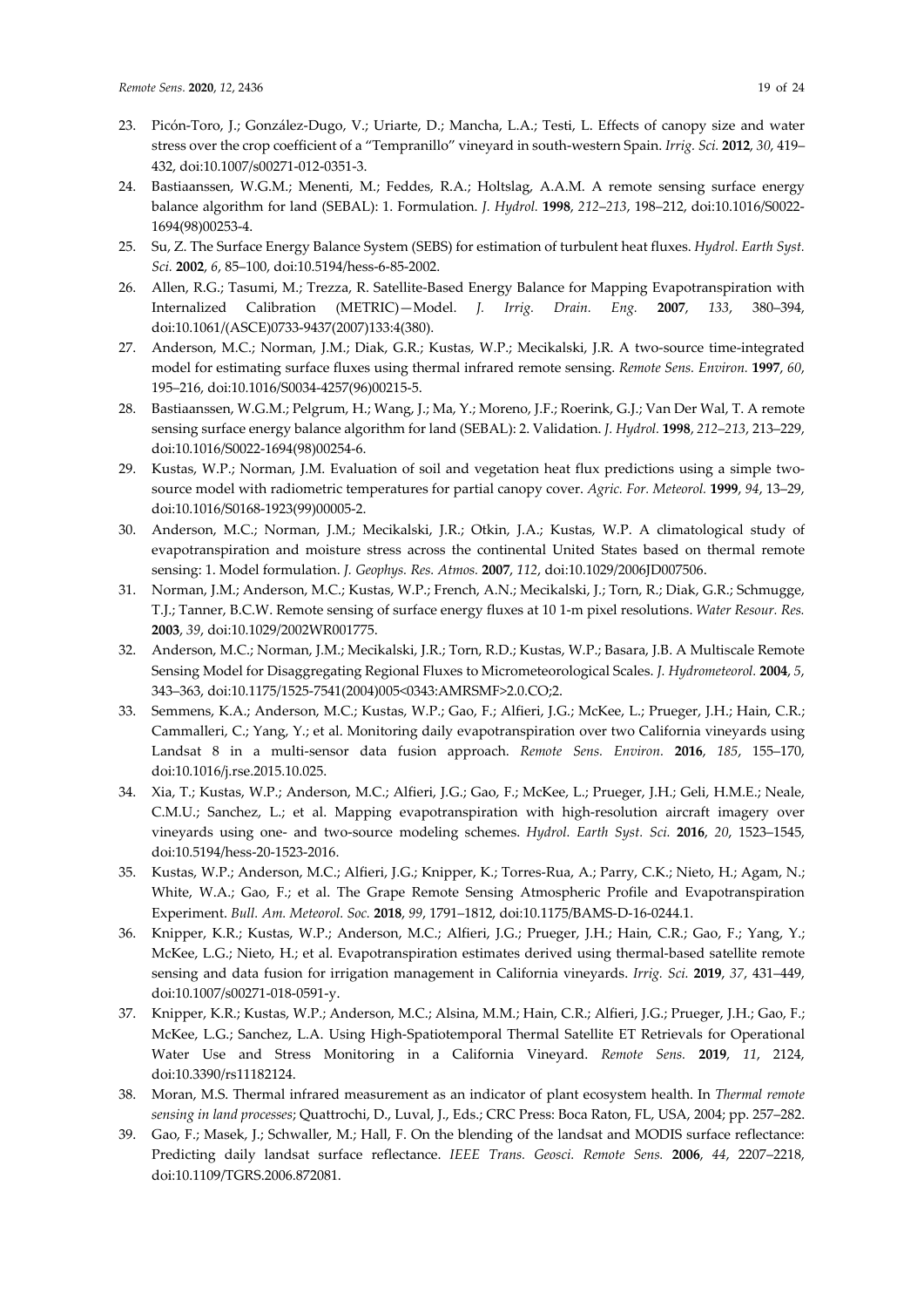- 40. Knipper, K.R.; Kustas, W.P.; Anderson, M.C.; Nieto, H.; Alfieri, J.G.; Prueger, J.H.; Hain, C.R.; Gao, F.; McKee, L.G.; Alsina, M.M.; et al. Using high-spatiotemporal thermal satellite ET retrievals to monitor water use over California vineyards of different climate, vine variety and trellis design. *Agric. Water Manag.* **2020**, *241*, 106361, doi:10.1016/j.agwat.2020.106361.
- 41. Oliver, M.A. *Geostatistical Applications for Precision Agriculture*; Springer: Dordrecht, The Netherlands, 2010;
- 42. Zheng, Z.; Zhang, F.; Ma, F.; Chai, X.; Zhu, Z.; Shi, J.; Zhang, S. Spatiotemporal changes in soil salinity in a drip-irrigated field. *Geoderma* **2009**, *149*, 243–248, doi:10.1016/j.geoderma.2008.12.002.
- 43. Rochette, P.; Desjardins, R.L.; Pattey, E. Spatial and temporal variability of soil respiration in agricultural fields. *Can. J. Soil Sci.* **1991**, *71*, 189–196, doi:10.4141/cjss91-018.
- 44. Straw, C.M.; Henry, G.M. Spatiotemporal variation of site-specific management units on natural turfgrass sports fields during dry down. *Precis. Agric.* **2018**, *19*, 395–420, doi:10.1007/s11119-017-9526-5.
- 45. Brown, J.C.; Kastens, J.H.; Coutinho, A.C.; Victoria, D. de C.; Bishop, C.R. Classifying multiyear agricultural land use data from Mato Grosso using time-series MODIS vegetation index data. *Remote Sens. Environ.* **2013**, *130*, 39–50, doi:10.1016/j.rse.2012.11.009.
- 46. Hill, M.J.; Donald, G.E. Estimating spatio-temporal patterns of agricultural productivity in fragmented landscapes using AVHRR NDVI time series. *Remote Sens. Environ.* **2003**, *84*, 367–384, doi:10.1016/S0034- 4257(02)00128-1.
- 47. Gao, F.; Morisette, J.T.; Wolfe, R.E.; Ederer, G.; Pedelty, J.; Masuoka, E.; Myneni, R.; Tan, B.; Nightingale, J. An algorithm to produce temporally and spatially continuous MODIS-LAI time series. *IEEE Geosci. Remote Sens. Lett.* **2008**, *5*, 60–64, doi:10.1109/LGRS.2007.907971.
- 48. Tagarakis, A.; Liakos, V.; Fountas, S.; Koundouras, S.; Gemtos, T.A. Management zones delineation using fuzzy clustering techniques in grapevines. *Precis. Agric.* **2013**, *14*, 18–39, doi:10.1007/s11119-012-9275-4.
- 49. Jiang, Q.; Fu, Q.; Wang, Z. Delineating site-specific irrigation management zones. *Irrig. Drain.* **2011**, *60*, 464– 472, doi:10.1002/ird.588.
- 50. De Lannoy, G.J.M.; Verhoest, N.E.C.; Houser, P.R.; Gish, T.J.; Van Meirvenne, M. Spatial and temporal characteristics of soil moisture in an intensively monitored agricultural field (OPE3). *J. Hydrol.* **2006**, *331*, 719–730, doi:10.1016/j.jhydrol.2006.06.016.
- 51. Petitjean, F.; Inglada, J.; Gançarski, P. Satellite image time series analysis under time warping. *IEEE Trans. Geosci. Remote Sens.* **2012**, *50*, 3081–3095, doi:10.1109/TGRS.2011.2179050.
- 52. Zhang, L.; Weng, Q.; Shao, Z. An evaluation of monthly impervious surface dynamics by fusing Landsat and MODIS time series in the Pearl River Delta, China, from 2000 to 2015. *Remote Sens. Environ.* **2017**, *201*, 99–114, doi:10.1016/j.rse.2017.08.036.
- 53. Murolo, S.; Mancini, V.; Romanazzi, G. Spatial and temporal stolbur population structure in a cv. Chardonnay vineyard according to *vmp1* gene characterization. *Plant Pathol.* **2014**, *63*, 700–707, doi:10.1111/ppa.12122.
- 54. McNaughton, K.G.; Spriggs, T.W. A mixed-layer model for regional evaporation. *Boundary-Layer Meteorol.* **1986**, *34*, 243–262, doi:10.1007/BF00122381.
- 55. Kustas, W.P.; Diak, G.R.; Norman, J.M. Time difference methods for monitoring regional scale heat fluxes with remote sensing. In *Land Surface Hydrology, Meteorology, and Climate: Observations and Modeling,*; Lakshmi, V., Albertson, J., Schaake, J., Eds.; American Geophysical Union (AGU): Washington, DC, USA, 2001.
- 56. Cammalleri, C.; Anderson, M.C.; Gao, F.; Hain, C.R.; Kustas, W.P. Mapping daily evapotranspiration at field scales over rainfed and irrigated agricultural areas using remote sensing data fusion. *Agric. For. Meteorol.* **2014**, *186*, 1–11, doi:10.1016/j.agrformet.2013.11.001.
- 57. Anderson, M.; Gao, F.; Knipper, K.; Hain, C.; Dulaney, W.; Baldocchi, D.; Eichelmann, E.; Hemes, K.; Yang, Y.; Medellin-Azuara, J.; et al. Field-Scale Assessment of Land and Water Use Change over the California Delta Using Remote Sensing. *Remote Sens.* **2018**, *10*, 889, doi:10.3390/rs10060889.
- 58. Moritz, S.; Bartz-Beielstein, T. imputeTS: Time Series Missing Value Imputation in R. *R J.* **2017**, *9*, 207–218, doi:10.32614/RJ-2017-009.
- 59. Ohana-Levi, N.; Paz-Kagan, T.; Panov, N.; Peeters, A.; Tsoar, A.; Karnieli, A. Time series analysis of vegetation-cover response to environmental factors and residential development in a dryland region. *GIScience Remote Sens.* **2019**, *56*, doi:10.1080/15481603.2018.1519093.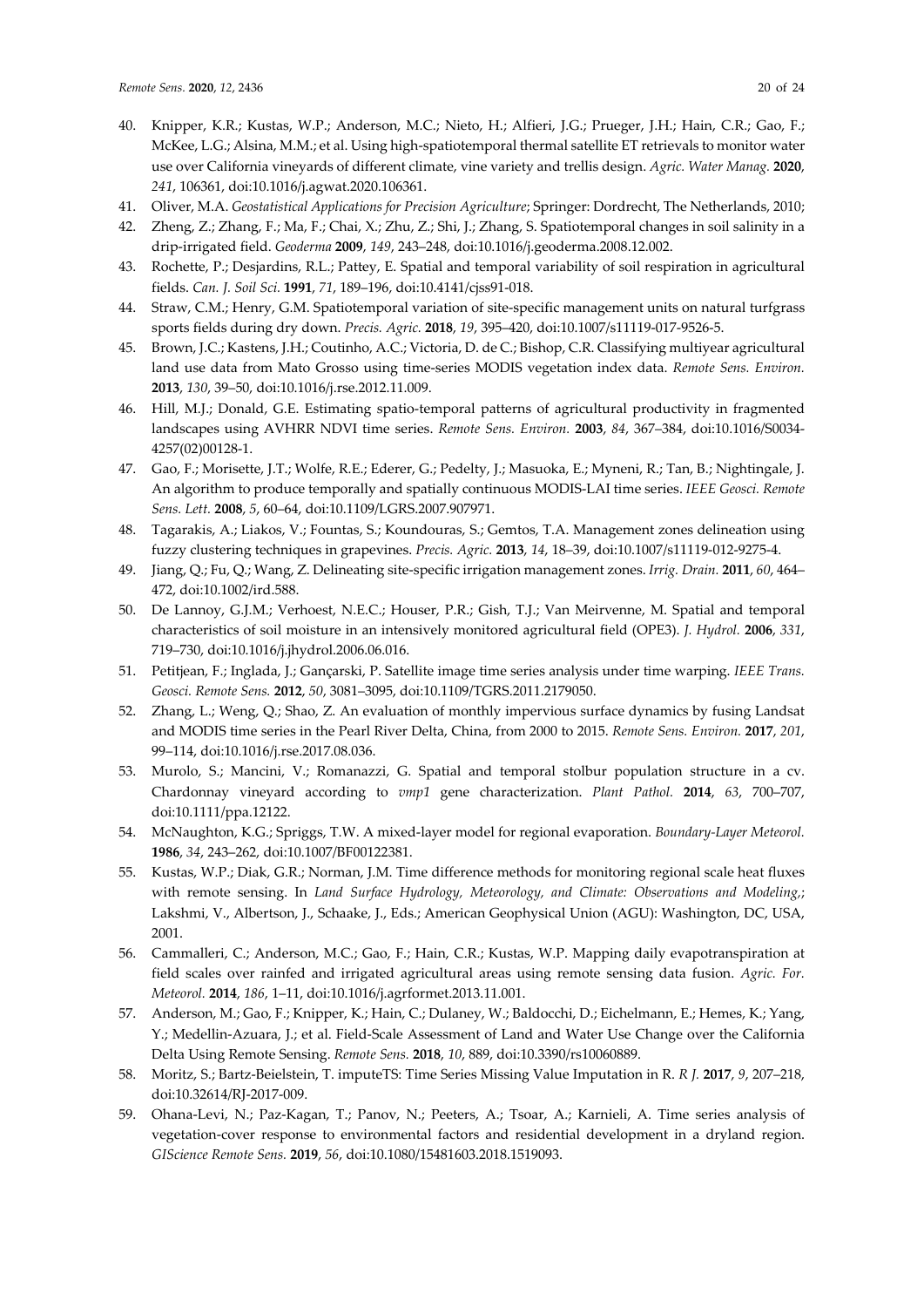- 60. Brunsell, N.A.; Ham, J.M.; Owensby, C.E. Assessing the multi-resolution information content of remotely sensed variables and elevation for evapotranspiration in a tall-grass prairie environment. *Remote Sens. Environ.* **2008**, *112*, 2977–2987, doi:10.1016/j.rse.2008.02.002.
- 61. Horn, B.K.P. Hill Shading and the Reflectance Map. *Proc. IEEE* **1981**, *69*, 14–47, doi:10.1109/PROC.1981.11918.
- 62. Hijmans, R.J. raster: Geographic Data Analysis and Modeling. R package version 3.1-5 2020. Available online: https://CRAN.R-project.org/packa. (accessed on 24 May 2020).
- 63. Mohanty, B.P.; Skaggs, T.H. Spatio-temporal evolution and time-stable characteristics of soil moisture within remote sensing footprints with varying soil, slope, and vegetation. *Adv. Water Resour.* **2001**, *24*, 1051– 1067, doi:10.1016/S0309-1708(01)00034-3.
- 64. Zolekar, R.B.; Bhagat, V.S. Multi-criteria land suitability analysis for agriculture in hilly zone: Remote sensing and GIS approach. *Comput. Electron. Agric.* **2015**, *118*, 300–321, doi:10.1016/j.compag.2015.09.016.
- 65. Roberts, D.W. Ordination on the basis of fuzzy set theory. *Vegetatio* **1986**, *66*, 123–131, doi:10.1007/BF00039905.
- 66. Jelaska, S.D.; Antonić, O.; Božić, M.; Križan, J.; Kušan, V. Responses of forest herbs to available understory light measured with hemispherical photographs in silver fir-beech forest in Croatia. *Ecol. Modell.* **2006**, *194*, 209–218, doi:10.1016/j.ecolmodel.2005.10.013.
- 67. Ghosh, B.N.; Sharma, N.K.; Alam, N.M.; Singh, R.J.; Juyal, G.P. Elevation, slope aspect and integrated nutrient management effects on crop productivity and soil quality in North-west Himalayas, India. *J. Mt. Sci.* **2014**, *11*, 1208–1217, doi:10.1007/s11629-013-2674-9.
- 68. Metcalfe, P.; Beven, K.; Freer, J. dynatopmodel: Implementation of the Dynamic TOPMODEL Hydrological Model. R package version 1.2.1 2018, Available online: https://CRAN.R-project.org/packa. (accessed on 24 May 2020).
- 69. Petroselli, A.; Vessella, F.; Cavagnuolo, L.; Piovesan, G.; Schirone, B. Ecological behavior of Quercus suber and Quercus ilex inferred by topographic wetness index (TWI). *Trees - Struct. Funct.* **2013**, *27*, 1201–1215, doi:10.1007/s00468-013-0869-x.
- 70. Pebesma, E.; Bivand, R.S. Classes and methods for spatial data in R. R News 5 (2) 2005, Available online: https://cran.r-project.org/doc/R. (accessed on 24 May 2020).
- 71. Dugas, W.A.; Meyer, W.S.; Barrs, H.D.; Fleetwood, R.J. Effects of soil type on soybean crop water use in weighing lysimeters - II. Root growth, soil water extraction and water-table contributions. *Irrig. Sci.* **1990**, *11*, 77–81, doi:10.1007/BF00188443.
- 72. Rancho-Cordova *General Plan | City of Rancho Cordova*; Rancho Cordova, CA, 2006.
- 73. Abbas, G.; Qureshi, R.A.; Qureshi, S.J. Measurement of Soil Organic Matter in Different Lithology of Karachi. *J. Biol. Sci.* **2001**, *1*, 779–781, doi:10.3923/jbs.2001.779.781.
- 74. El Maayar, M.; Chen, J.M. Spatial scaling of evapotranspiration as affected by heterogeneities in vegetation, topography, and soil texture. *Remote Sens. Environ.* **2006**, *102*, 33–51, doi:10.1016/j.rse.2006.01.017.
- 75. SSHCP, County of Sacramento, City of Galt, Sacramento County Water Agency, Sacramento Regional County Sanitation Agency, Sacramento Regional County Sanitation District, outheast Connector Joint Powers Authority. In *South Sacramento habitat conservation plan - South Sac HCP*; Sacramento, CA, 2018;
- 76. Edwards, R.D.; Rabey, D.F.; Kover, R.W. *Soil survey, Ventura area, California*; United States Department of Agriculture, Soil Conservation Service: Washington, DC, USA, 1970.
- 77. Braun, B.; Brzozowska, J. Natural conditions for the development of sustainable agriculture in the eastern part of the Łowicko-Błońska plain. *Misc. Geogr.* **2012**, *16*, doi:10.2478/v10288-012-0015-4.
- 78. USDA/NRCS National Elevation Data 30 Meter 2019. Available online: https://gdg.sc.egov.usda.gov/. (accessed on 24 May 2020).
- 79. USDA/NRCS Gridded Soil Survey Geographic (gSSURGO) by State 2019. Available online: https://gdg.sc.egov.usda.gov/. (accessed on 24 May 2020).
- 80. USGS State Geologic Maps 2005. Available online: https://www.usgs.gov/products/ma. (accessed on 24 May 2020).
- 81. Whelan, B.M.; Mcbratney, A.B.; Minasny, B. Vesper 1.5-spatial prediction software for precision agriculture. In Proceedings of the Precision agriculture, proceedings of the 6th international conference of precision agriculture, Madison, WI, USA, 14–17 July 2002; Wisconsin; Rust, R., Larson, W., Eds.; ASA/CSSA/ SSSA: Madison, WI, USA.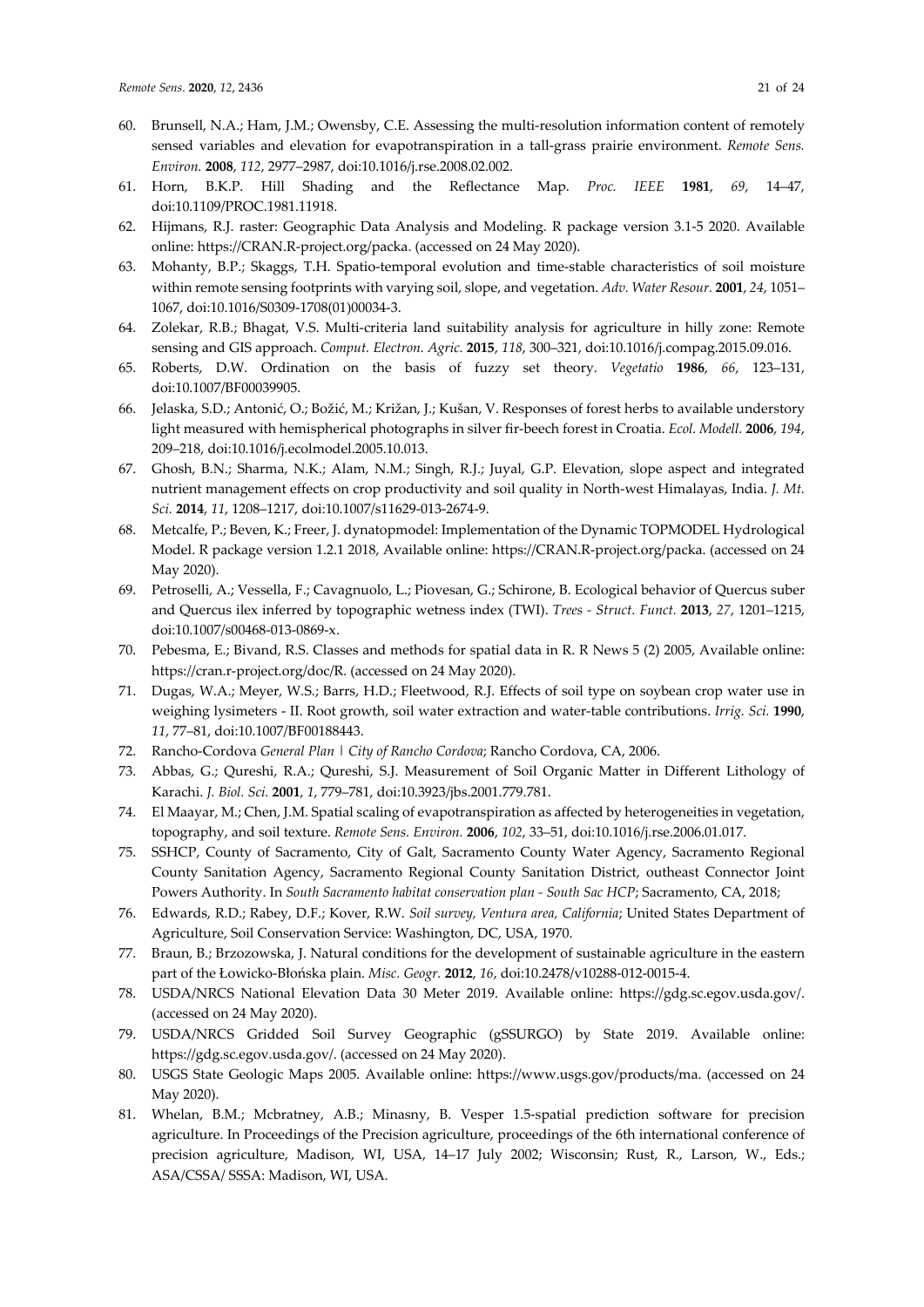- 83. Brockwell, P.J.; Davis, R.A. *Introduction to Time Series and Forecasting*; 3rd Ed.; Springer-Verlag: New York, NY, USA, 2016; ISBN 978-3-319-29854-2.
- 84. West, M. Time series decomposition. *Biometrika* **1997**, *84*, 489–494, doi:10.1093/biomet/84.2.489.
- 85. Cleveland, R.B.; Cleveland, W.S.; McRae, J.E.; Terpenning, I. STL: A Seasonal-Trend Decomposition Procedure Based on Loess. *J. Off. Stat.* **1990**, *6*, 3–33.
- 86. Lafare, A.E.A.; Peach, D.W.; Hughes, A.G. Use of seasonal trend decomposition to understand groundwater behaviour in the Permo-Triassic Sandstone aquifer, Eden Valley, UK. *Hydrogeol. J.* **2016**, *24*, 141–158, doi:10.1007/s10040-015-1309-3.
- 87. Ohana-Levi, N.; Munitz, S.; Ben-Gal, A.; Schwartz, A.; Peeters, A.; Netzer, Y. Multiseasonal grapevine water consumption – Drivers and forecasting. *Agric. For. Meteorol.* **2020**, *280*, 107796, doi:10.1016/J.AGRFORMET.2019.107796.
- 88. R Core Team R: A Language and Environment for Statistical Computing 2020. Available online: https://www.R-project.org/. (accessed on 24 May 2020).
- 89. Laurinec, P. TSrepr R package: Time Series Representations. *J. Open Source Softw.* **2018**, *3*, 577, doi:10.21105/joss.00577.
- 90. Sakoe, H.; Chiba, S. Dynamic Programming Algorithm Optimization for Spoken Word Recognition. *IEEE Trans. Acoust.* **1978**, *26*, 43–49, doi:10.1109/TASSP.1978.1163055.
- 91. Aghabozorgi, S.; Wah, T.Y. Effective Clustering of Time-Series Data Using FCM. *Int. J. Mach. Learn. Comput.* **2014**, *4*, 170–176, doi:10.7763/ijmlc.2014.v4.407.
- 92. Huang, M.; Xia, Z.; Wang, H.; Zeng, Q.; Wang, Q. The range of the value for the fuzzifier of the fuzzy cmeans algorithm. *Pattern Recognit. Lett.* **2012**, *33*, 2280–2284, doi:10.1016/j.patrec.2012.08.014.
- 93. Rousseeuw, P.J. Silhouettes: A graphical aid to the interpretation and validation of cluster analysis. *J. Comput. Appl. Math.* **1987**, *20*, 53–65, doi:10.1016/0377-0427(87)90125-7.
- 94. Maechler, M.; Rousseeuw, P.J.; Struyf, A.; Hubert, M.; Hornik, K. cluster: Cluster Analysis Basics and Extensions. R Package Version 2.1.0. 2019. Available online; https://svn.r-project.org/R-pack. (accessed on 24 May 2020).
- 95. Sarda-Espinosa, A. dtwclust: Time Series Clustering Along with Optimizations for the Dynamic Time Warping Distance. R Package Version 5.5.6. 2019. Available online: https://CRAN.R-project.org/packa. (accessed on 24 May 2020).
- 96. Wickham, H. Reshaping data with the reshape package. *J. Stat. Softw.* **2007**, *21*, 1–20, doi:10.18637/jss.v021.i12.
- 97. Dowle, M.; Srinivasan, A. data.table: Extension of "data.frame". R Package Version 1.12.8. 2019. Available online: https://CRAN.R-project.org/packa. (accessed on 24 May 2020).
- 98. Leutner, B.; Horning, N.; Schwalb-Willmann, J.; Hijmans, R.J.; Maintainer, ] RStoolbox: Tools for Remote Sensing Data Analysis. R package version 0.2.6. 2019, Available online: https://CRAN.R-project.org/packa. (accessed on 24 May 2020).
- 99. Wickham, H. *ggplot2 : Elegant Graphics for Data Analysis*; Springer-Verlag: New York, NY, USA, 2016; ISBN 9780387981406.
- 100. Nowosad, J.; Stepinski, T.F. Spatial association between regionalizations using the information-theoretical *V* -measure. *Int. J. Geogr. Inf. Sci.* **2018**, *32*, 2386–2401, doi:10.1080/13658816.2018.1511794.
- 101. Rosenberg, A.; Hirschberg, J.B. V-Measure: A conditional entropy-based external cluster evaluation. In Proceedings of the Proceedings of the 2007 Joint Conference on Empirical Methods in Natural Language Processing and Computational Natural Language Learning, Prague, Czech Republic, 28–30 June 2007; pp. 410–420.
- 102. Breiman, L. Random forests. *Mach. Learn.* **2001**, *45*, 5–32, doi:10.1023/A:1010933404324.
- 103. Belgiu, M.; Drăgu, L. Random forest in remote sensing: A review of applications and future directions. *ISPRS J. Photogramm. Remote Sens.* **2016**, *114*, 24–31, doi:10.1016/j.isprsjprs.2016.01.011.
- 104. Liaw, A.; Wiener, M. Classification and Regression by randomForest. *R News* **2002**, *2*, 18–22.
- 105. Wickham, H.; François, R.; Henry, L.; Müller, K. dplyr: A Grammar of Data Manipulation. R Package Version 0.8.5. 2020. Available online: https://CRAN.R-project.org/packa. (accessed on 24 May 2020).
- 106. Wilke, C.O. cowplot: Streamlined Plot Theme and Plot Annotations for "ggplot2". R Package Version 1.0.0. 2019. Available online: https://CRAN.R-project.org/packa. (accessed on 24 May 2020).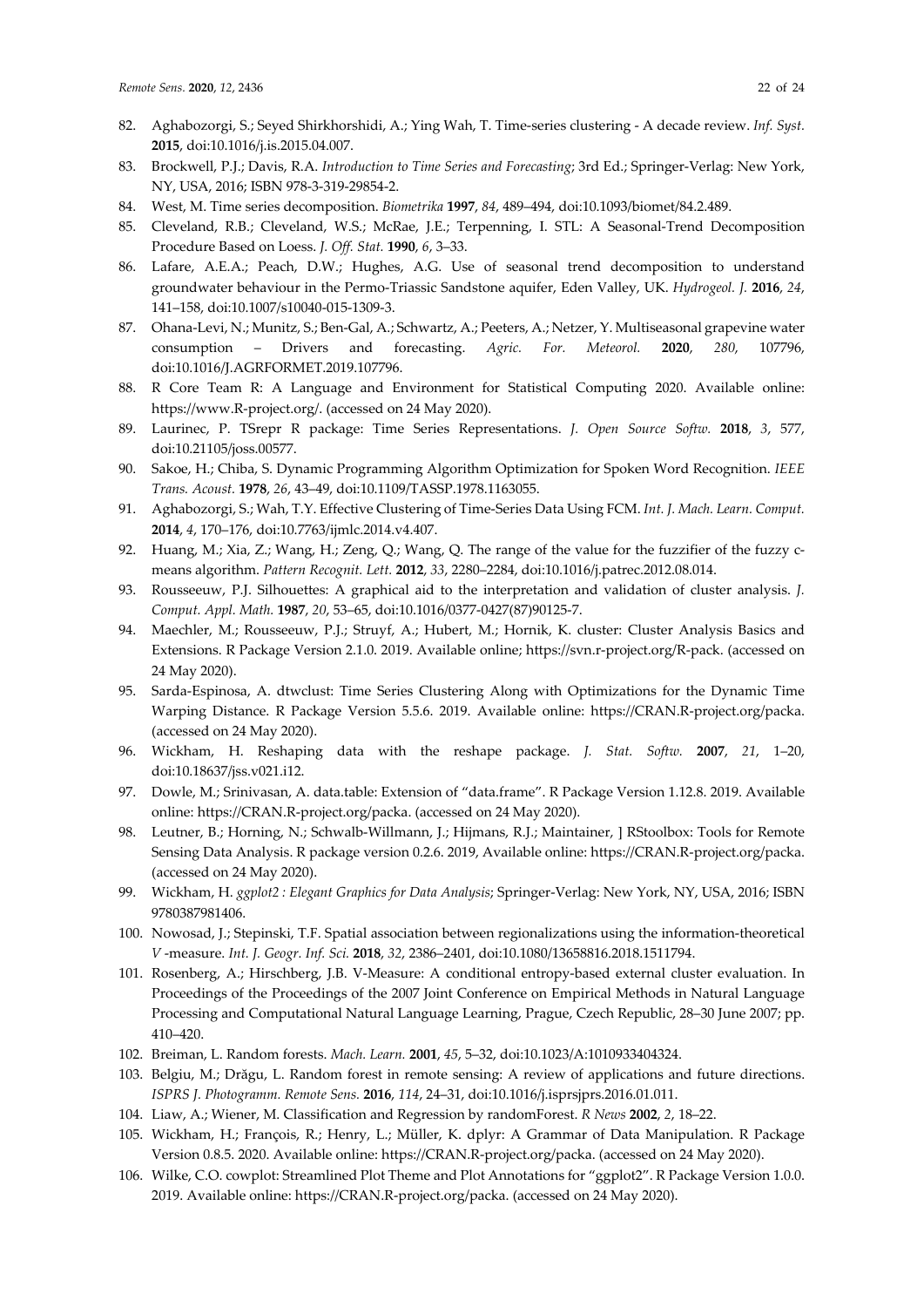- 107. Haining, R. Spatial Autocorrelation. In *International Encyclopedia of the Social & Behavioral Sciences: Second Edition*; Elsevier Inc.: Amsterdam, The Netherlands, 2015; pp. 105–110 ISBN 9780080970875.
- 108. Isaaks, H.B.; Srivastava, R.M. *An Introduction to Applied Geostαtistics*; Oxford University Press Inc: New York, NY, USA, 1989; ISBN 0195050134.
- 109. Wagner, H.H. Spatial covariance in plant communities: Integrating ordination, geostatistics, and variance testing. *Ecology* **2003**, *84*, 1045–1057, doi:10.1890/0012-9658(2003)084[1045:SCIPCI]2.0.CO;2.
- 110. Hiemstra, P.H.; Pebesma, E.J.; Twenhöfel, C.J.W.; Heuvelink, G.B.M. Real-time automatic interpolation of ambient gamma dose rates from the Dutch radioactivity monitoring network. *Comput. Geosci.* **2009**, *35*, 1711–1721, doi:10.1016/j.cageo.2008.10.011.
- 111. Evans, J.S. spatialEco: Spatial Analysis and Modelling Utilities. R Package Version 1.3-1 2020. Available online: https://github.com/jeffreyevans/. (accessed on 24 May 2020).
- 112. Fox, J.; Weisberg, S. *An R Companion to Applied Regression*; 3rd Ed.; Sage: Thousand Oaks, CA, USA, 2019.
- 113. Wang, W.G.; Luo, Y.F. Wavelet network model for Reference Crop Evapotranspiration forecasting. In Proceedings of the 2007 International Conference on Wavelet Analysis and Pattern Recognition, ICWAPR '07, Beijing, China, 2–4 November 2007; Institute of Electrical and Electronics Engineers Inc.: Beijing, China, 2007; Vol. 2, pp. 751–755.
- 114. Masanta, S.K.; Vemavarapu, S. V. Regionalization of evapotranspiration using fuzzy dynamic clustering approach. Part 1: Formation of regions in India. *Int. J. Climatol.* **2020**, *40*, 3514–3530, doi:10.1002/joc.6411.
- 115. González-Dugo, M.P.; Escuin, S.; Cano, F.; Cifuentes, V.; Padilla, F.L.M.; Tirado, J.L.; Oyonarte, N.; Fernández, P.; Mateos, L. Monitoring evapotranspiration of irrigated crops using crop coefficients derived from time series of satellite images. II. Application on basin scale. *Agric. Water Manag.* **2013**, *125*, 92–104, doi:10.1016/j.agwat.2013.03.024.
- 116. Netzer, Y.; Munitz, S.; Shtein, I.; Schwartz, A. Structural memory in grapevines: Early season water availability affects late season drought stress severity. *Eur. J. Agron.* **2019**, *105*, 96–103, doi:10.1016/J.EJA.2019.02.008.
- 117. Aviad, Y.; Kutiel, H.; Lavee, H. Variation of Dry Days Since Last Rain (DDSLR) as a measure of dryness along a Mediterranean - Arid transect. *J. Arid Environ.* **2009**, *73*, 658–665, doi:10.1016/j.jaridenv.2009.01.012.
- 118. Kamara, S.I.; Jackson, I.J. A new soil-moisture based classification of raindays and drydays and its application to Sierra Leone. *Theor. Appl. Climatol.* **1997**, *56*, 199–213, doi:10.1007/BF00866427.
- 119. Pachepsky, Y.A.; Timlin, D.J.; Rawls, W.J. Soil Water Retention as Related to Topographic Variables. *Soil Sci. Soc. Am. J.* **2001**, *65*, 1787–1795, doi:10.2136/sssaj2001.1787.
- 120. Hébrard, O.; Voltz, M.; Andrieux, P.; Moussa, R. Spatio-temporal distribution of soil surface moisture in a heterogeneously farmed Mediterranean catchment. *J. Hydrol.* **2006**, *329*, 110–121, doi:10.1016/j.jhydrol.2006.02.012.
- 121. Ohana-Levi, N.; Munitz, S.; Ben-Gal, A.; Netzer, Y. Evaluation of within-season grapevine evapotranspiration patterns and drivers using generalized additive models. *Agric. Water Manag.* **2020**, *228*, 105808, doi:10.1016/j.agwat.2019.105808.
- 122. Nielsen, D.R.; Biggar, J.W.; Erh, K.T. Spatial variability of field-measured soil-water properties. *Hilgardia* **1973**, *42*, 215–259, doi:10.3733/hilg.v42n07p215.
- 123. Narasimhan, B.; Srinivasan, R. Development and evaluation of Soil Moisture Deficit Index (SMDI) and Evapotranspiration Deficit Index (ETDI) for agricultural drought monitoring. *Agric. For. Meteorol.* **2005**, *133*, 69–88, doi:10.1016/j.agrformet.2005.07.012.
- 124. McCune, B.; Keon, D. Equations for potential annual direct incident radiation and heat load. *J. Veg. Sci.* **2002**, *13*, 603–606, doi:10.1111/j.1654-1103.2002.tb02087.x.
- 125. Zaady, E.; Yonatan, R.; Shachak, M.; Perevolotsky, A. The Effects of Grazing on Abiotic and Biotic Parameters in a Semiarid Ecosystem: A Case Study from the Northern Negev Desert, Israel. *Arid L. Res. Manag.* **2001**, *15*, 245–261, doi:10.1080/15324980152119801.
- 126. Meron, M.; Tsipris, J.; Orlov, V.; Alchanatis, V.; Cohen, Y. Crop water stress mapping for site-specific irrigation by thermal imagery and artificial reference surfaces. *Precis. Agric.* **2010**, *11*, 148–162, doi:10.1007/s11119-009-9153-x.
- 127. O'Shaughnessy, S.A.; Evett, S.R.; Colaizzi, P.D. Dynamic prescription maps for site-specific variable rate irrigation of cotton. *Agric. Water Manag.* **2015**, *159*, 123–138, doi:10.1016/J.AGWAT.2015.06.001.